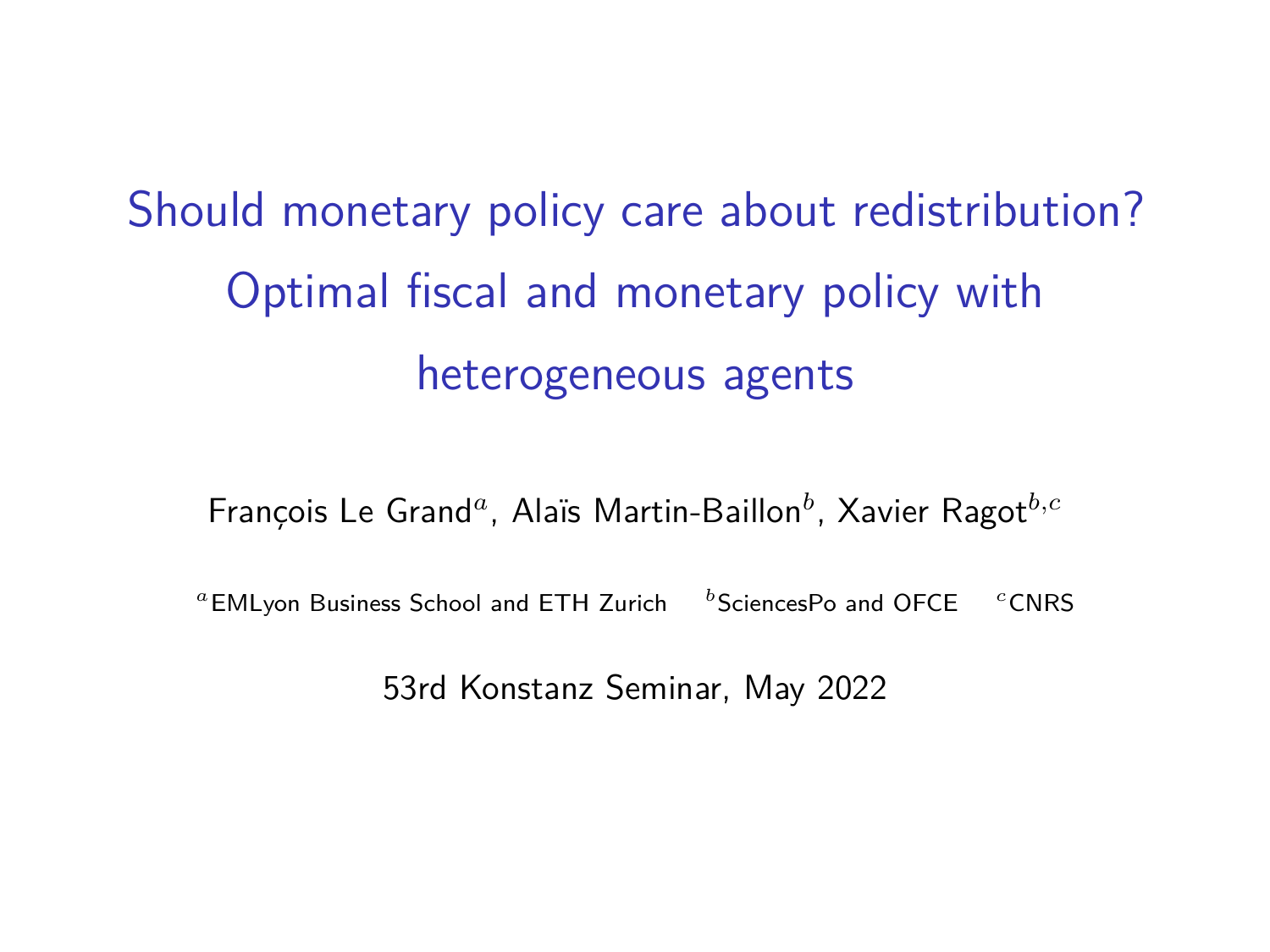## Introduction

- Monetary policy generates redistributive effects through various channels. (from Friedman 1968; Bewley, 1980; Kehoe Levine Woodford 1992; Erosa and Ventura 2002; Bilbiie 2008; Algan Ragot 2010; Kaplan, Moll, and Violante 2018; Auclert 2019, among many others).
- Research question: Should monetary policy care about redistribution or only focus on monetary objectives?
- Our strategy:
	- Derive optimal fiscal and monetary policy in a HANK model (het-agent economy with aggregate shocks and nominal rigidities).
	- Fiscal policy: distorting labor and capital taxes, lump-sum transfer and one-period riskless public debt.
	- **Monetary policy: New-Keynesian setup.**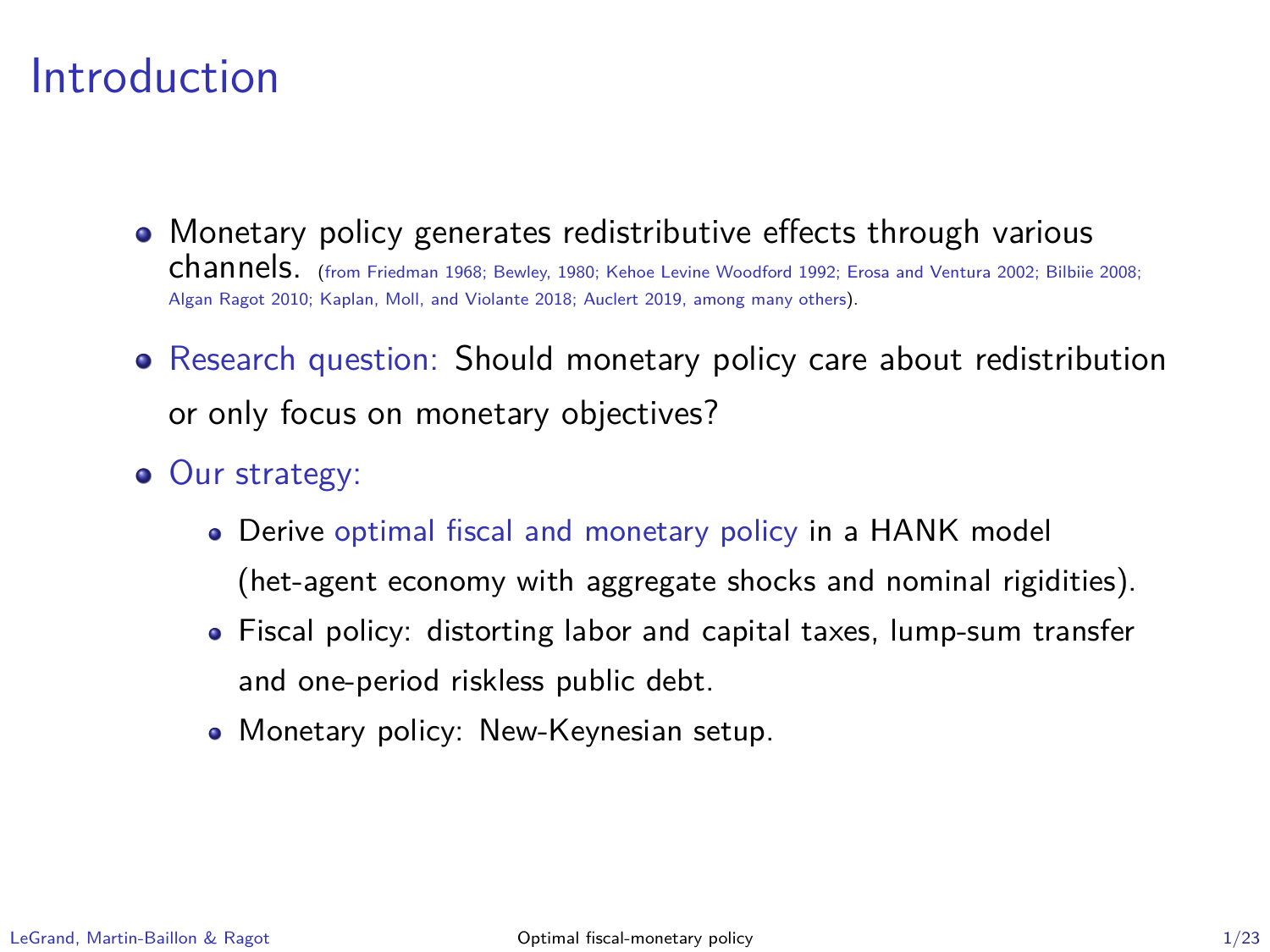# Results' preview

### **Theoretical results.**

Irrelevance result: No redistributive role for monetary policy when capital and labor taxes are available with commitment (both timeless and time-0 perspective).

#### **Quantitative results.**

- 1. Monetary policy (timeless perspective; McCallum and Nelson 2000; Woodford, 2003): Even with incomplete fiscal tools (no optimal capital tax), inflation has little role to play for redistribution.
- 2. Monetary policy (time-0 perspective): Inflation is an imperfect substitute to missing capital tax.
- 3. Fiscal policy (both perspectives): Public debt is more countercyclical and capital tax much less volatile than in the standard complete market setup.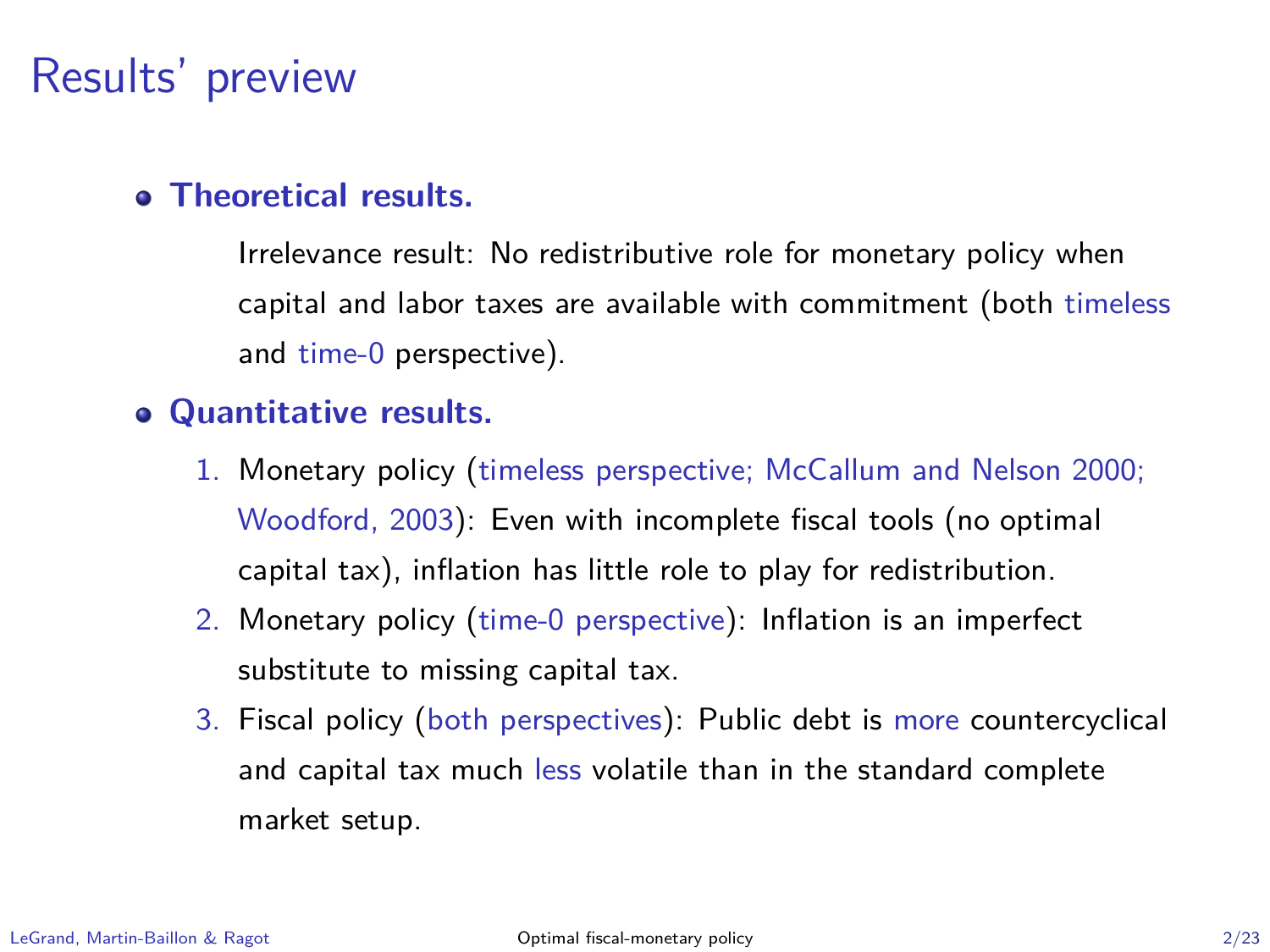# How? Truncating individual histories

Computing Ramsey policies in HANK is challenging. We do so thanks to a methodological contribution (Le Grand and Ragot, 2021).

We use the Lagrangian approach of Marcet and Marimon (2019).

We consider a "truncated representation" of idiosyncratic histories. Allows for simple and accurate quantitative investigation. See Le Grand and Ragot (2022), for results.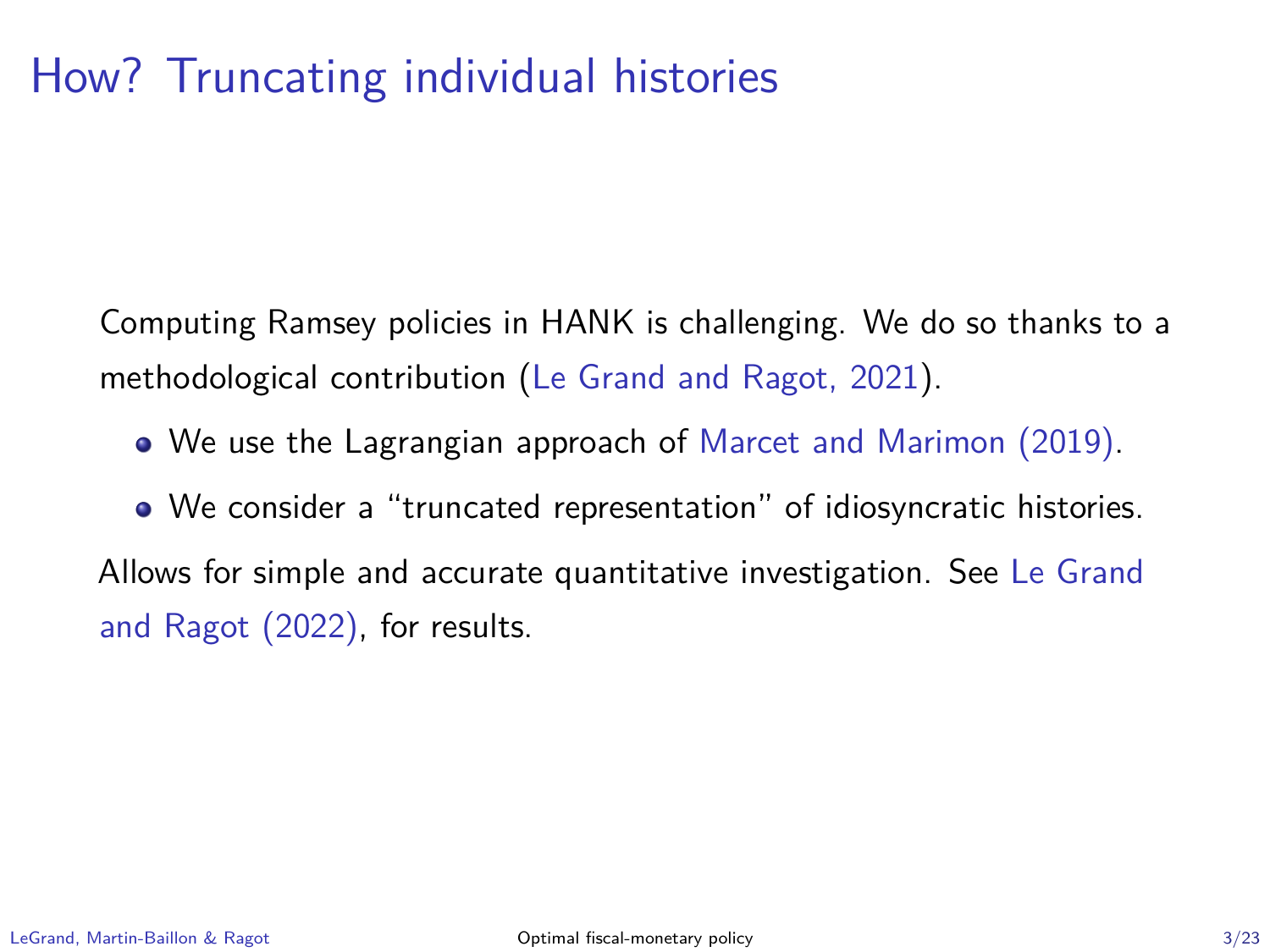# Literature (Selected)

- Monetary policy in het-agent economies with nominal frictions: Bilbiie, 2008; McKay, Nakamura, and Steinsson (2016), Gornemann, Kuester, and Nakajima (2017), Kaplan, Moll, and Violante (2018), Nuño and Moll (2018), Auclert (2019).
- Interactions between monetary and fiscal policies (no idiosyncratic risk): Chari and Kehoe (1999), Aiyagari, Marcet, Sargent, and Seppälä (2002), Bhandari, Evans, Golosov, and Sargent (2017). Similar equivalence results in **Correia, Nicolini, and Teles (2008)** and Correia, Farhi, Nicolini, and Teles (2013), Bilbiie, Monacelli, Perotti (2020).
- Computing optimal Policy HA : Nuno and Thomas (2020), Dyrda and Pedroni (2021), Bhandari, Evans, Golosov, and Sargent (2021), McKay and Wolf (2022).
- Closest papers: **Bhandari, Evans, Golosov, and Sargent (2021), Acharya, Challe, and Dogra (2020), Nuno and Thomas (2020)**. Slightly different conclusions (more on this later).

LeGrand, Martin-Baillon & Ragot [Optimal fiscal-monetary policy](#page-0-0) 4/23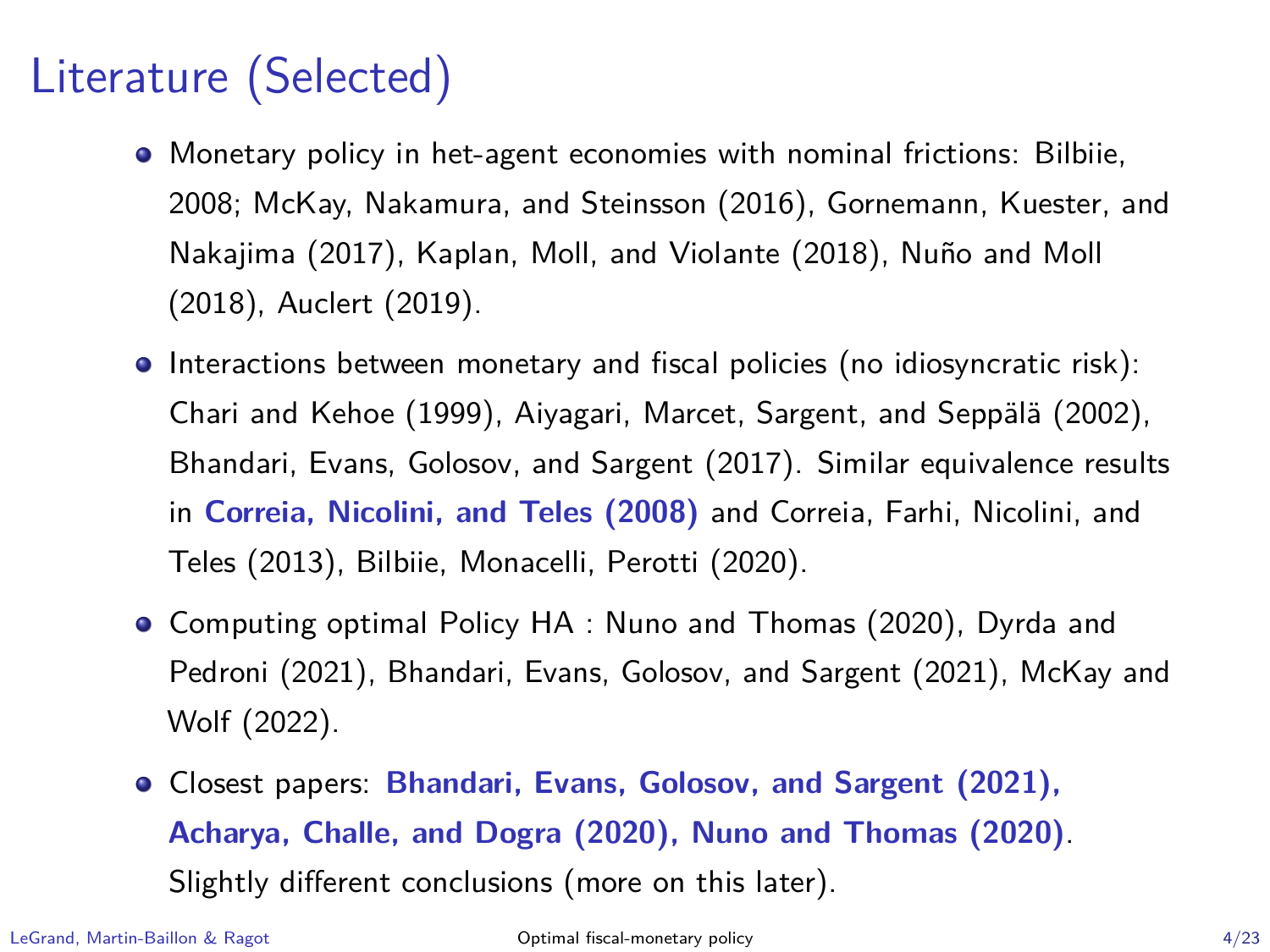# Outline of the presentation

- 1. [The environment](#page-6-0)
- 2. [Optimal fiscal-monetary policy](#page-10-0)
- 3. [Numerical simulations: Timeless](#page-14-0)
- 4. [Numerical simulations: Time-0 problem](#page-21-0)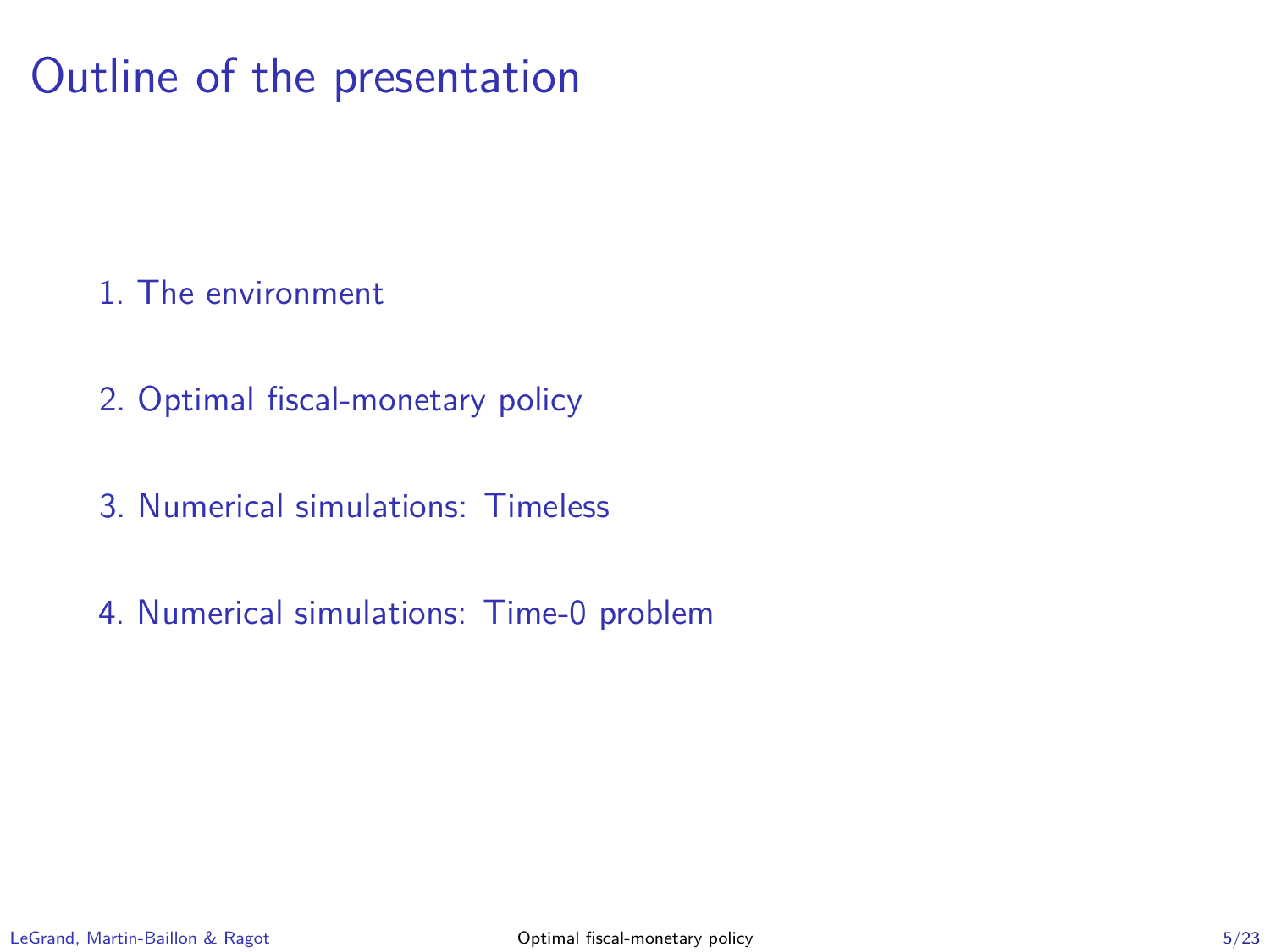# <span id="page-6-0"></span>1 - The environment

- Aggregate state *Zt*, affects TFP or public consumption. First-order Markov process.
- Unit mass of agents facing uninsurable productivity risk.
- Productivity levels *y* ∈ Y: constant discrete first-order Markov process with transition matrix  $\Pi_{\tilde{u}}$ . Constant share  $S_{\tilde{u}}$ .
- **•** Credit constraint  $a_t$  > −*a*
- GHH utility function over consumption and labor supply (works with more general utility functions):

$$
U(c, l) = u\left(c - \chi^{-1} \frac{l^{1+1/\varphi}}{1+1/\varphi}\right).
$$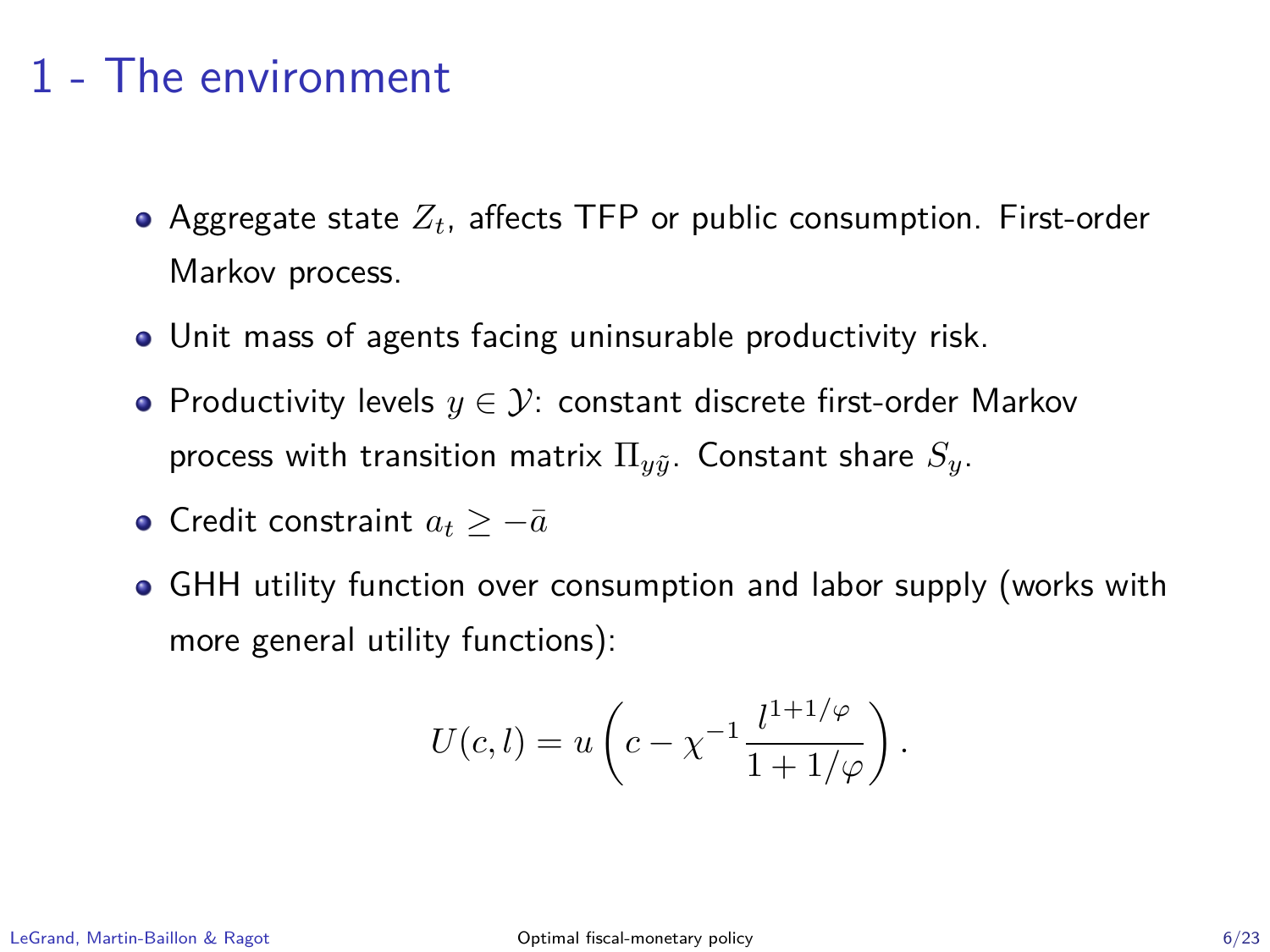### Production

Standard NK production sector with capital.

- $\textsf{Rotemberg cost: } \frac{\kappa}{2} \left( \frac{p_t(j)}{p_{t-1}(j)} 1 \right)^2 Y_t + \textsf{production subsidy}$
- **•** Phillips curve:

$$
\Pi_t(\Pi_t - 1) = \frac{\varepsilon - 1}{\kappa} (\zeta_t - 1) + \beta \mathbb{E}_t \Pi_{t+1} (\Pi_{t+1} - 1) \frac{Y_{t+1}}{Y_t} \frac{M_{t+1}}{M_t}
$$

with marginal cost

$$
\zeta_t = \frac{1}{Z_t} \left( \frac{\tilde{r}_t^K + \delta}{\alpha} \right)^{\alpha} \left( \frac{\tilde{w}_t}{1 - \alpha} \right)^{1 - \alpha}
$$

*.*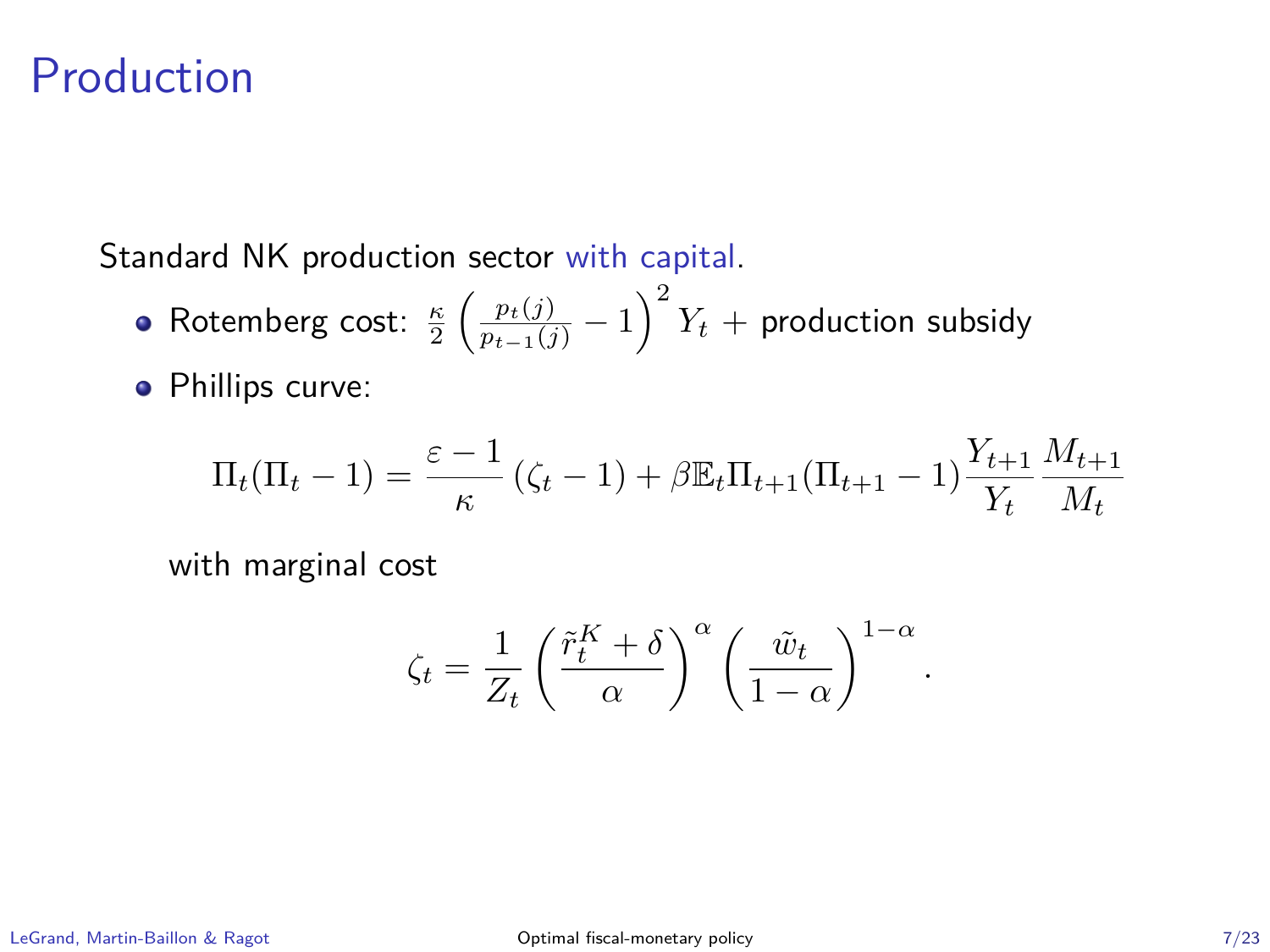### Asset markets

Risk-neutral fund collects capital and public debt and issues claims to agents with rate  $\tilde{r}_t$  (and borrowing limits). (as Gornemann et al. 2012)

 $\rightarrow$  no actual portfolio choice by agents.

- Funds hold two assets:
	- Capital stock with pre-tax tax net rate  $\tilde{r}_t^K$ .
	- $\mathsf{Public\ debt\ with\ nominal\ pre\text{-}tax\ gross\ rate}\ \tilde{R}_{t-1}^{B,N}\ \mathsf{that\ is}\$ predetermined.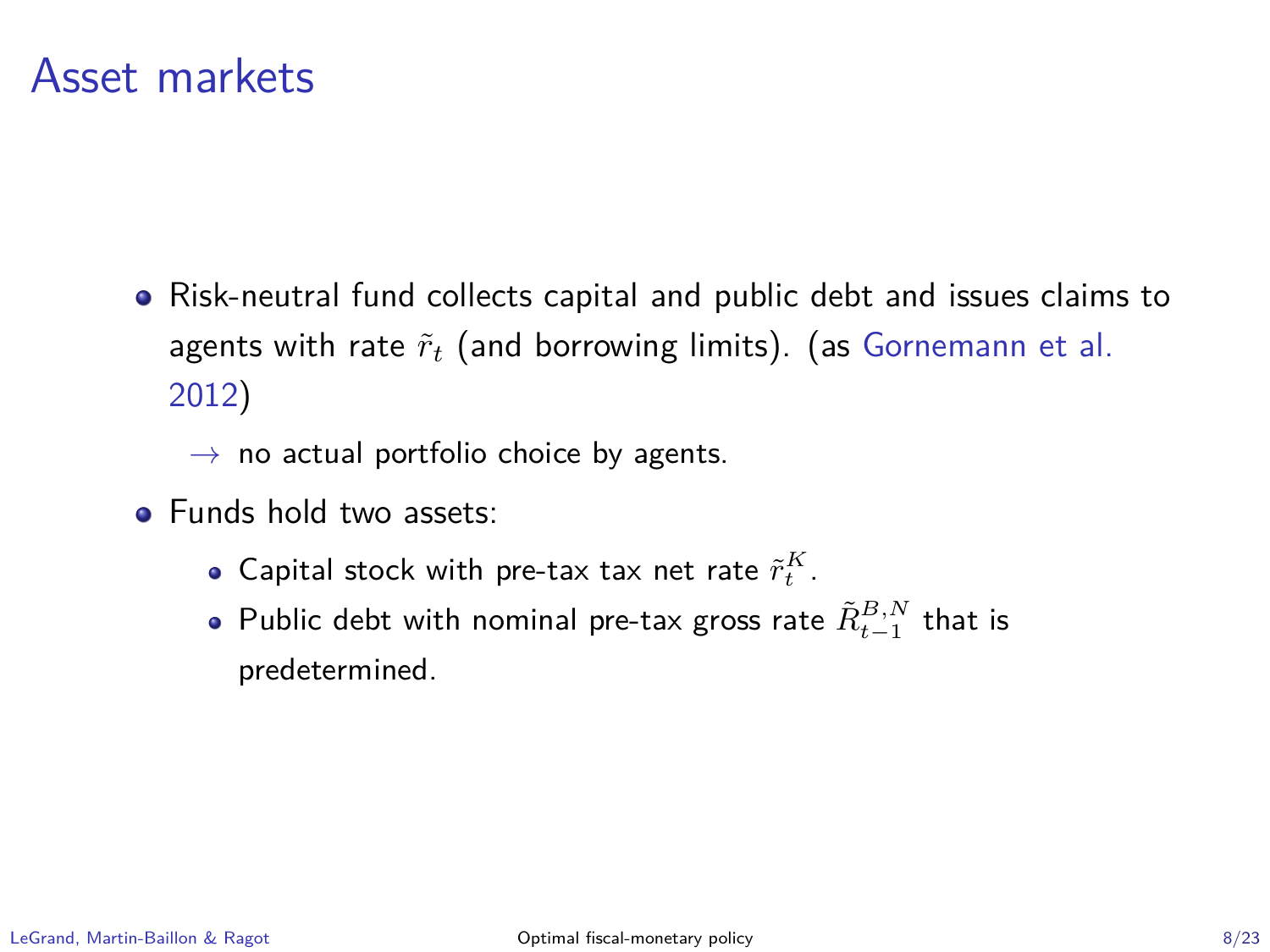### Government

Has to finance exogenous  $G_t$  and transfers  $T_t$ , with fiscal tools:

- Distorting taxes on capital and labor  $(\tau_t^K$  and  $\tau_t^L$ ).
- Public debt issuance *Bt*.
- Firms' profits are fully taxed.

Affine tax system : Not so bad (Dyrda and Perdoni, 2021, Heathcote and Tsujiyama, 2021). Governmental budget constraint

$$
G_t + \frac{\tilde{R}_{t-1}^{B,N}}{\Pi_t} B_{t-1} + T_t \leq \tau_t^L \tilde{w}_t L_t + \tau_t^K \left( \tilde{r}_t^K K_{t-1} + \left( \frac{\tilde{R}_{t-1}^{B,N}}{\Pi_t} - 1 \right) B_{t-1} \right) + \left( 1 - \zeta_t - \frac{\kappa}{2} \pi_t^2 \right) Y_t + B_t.
$$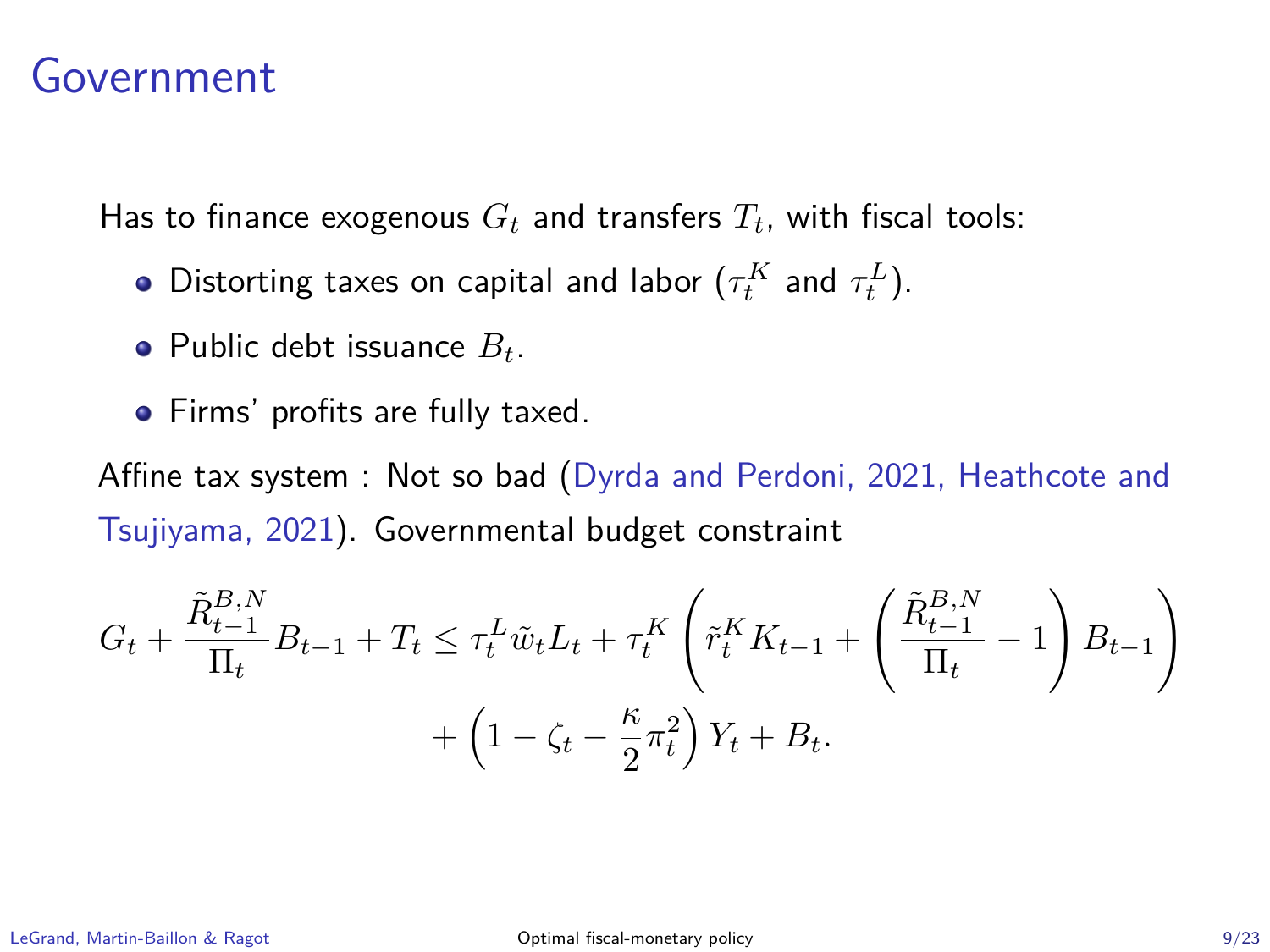# <span id="page-10-0"></span>2 - Optimal fiscal-monetary policy

- <span id="page-10-1"></span> $\Delta$ ggregate welfare criterion:  $\sum_{t=0}^{\infty} \beta^t \int_i \omega_t^i U(c_t^i,l_t^i) \ell(di),$  with weights  $\omega_t^i = \omega_t(a_0, y^{i,t}).$
- Consistently, pricing kernel  $M_t = \int_i \omega_t^i U_c(c_t^i, l_t^i) \ell(di)$ .

**Ramsey program:** Find  $\tau_t^L, \tau_t^K, T_t, B_t, \tilde{R}_t^{B,N}, \pi_t$  for  $t \geq 0$  that maximize aggregate welfare among competitive equilibria. I.e. maximize aggregate welfare subject to:

- individual and governmental budget constraints,
- individual Euler equations,
- Phillips curve, fund conditions
- market clearing conditions,
- **•** factor price relationships. ([See program](#page-24-0)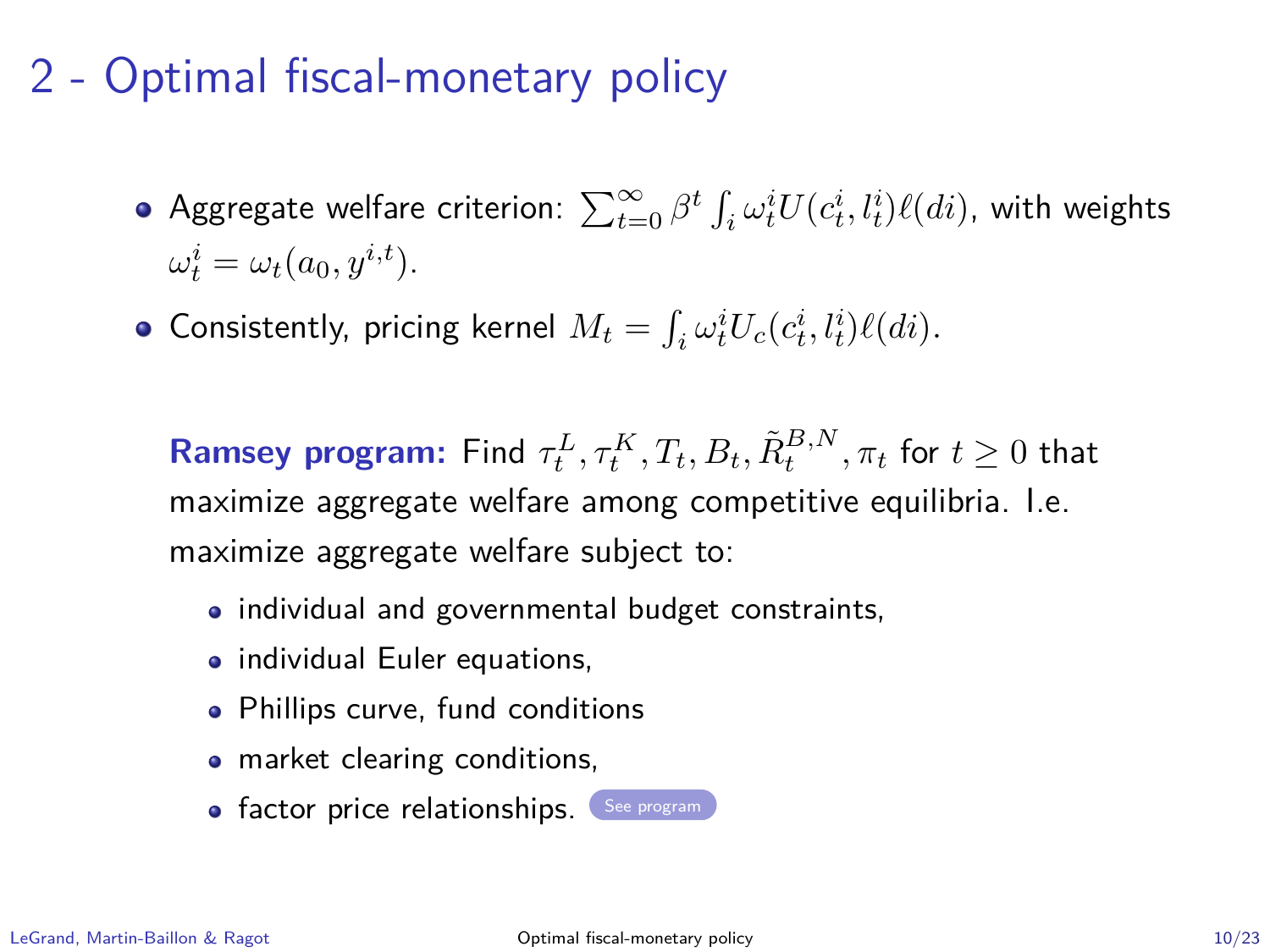# The Lagrangian approach

- <span id="page-11-0"></span>• Rich framework for normative questions.
- $\rightarrow$  Rely on Lagrangian approach of Marcet and Marimon (2019), adjusted in LeGrand and Ragot (2021)
	- Enables the derivation of first-order conditions. Useful for:
		- Interpretation and understanding of mechanisms.
		- **Simulations of solutions**
	- Two Lagrange multipliers of interest:
		- $\lambda_t^i$ : on agents' Euler equation between  $t$  and  $t+1$ .
		- $\bullet$   $\mu_t$ : on governmental budget constraint.

[See here](#page-25-0)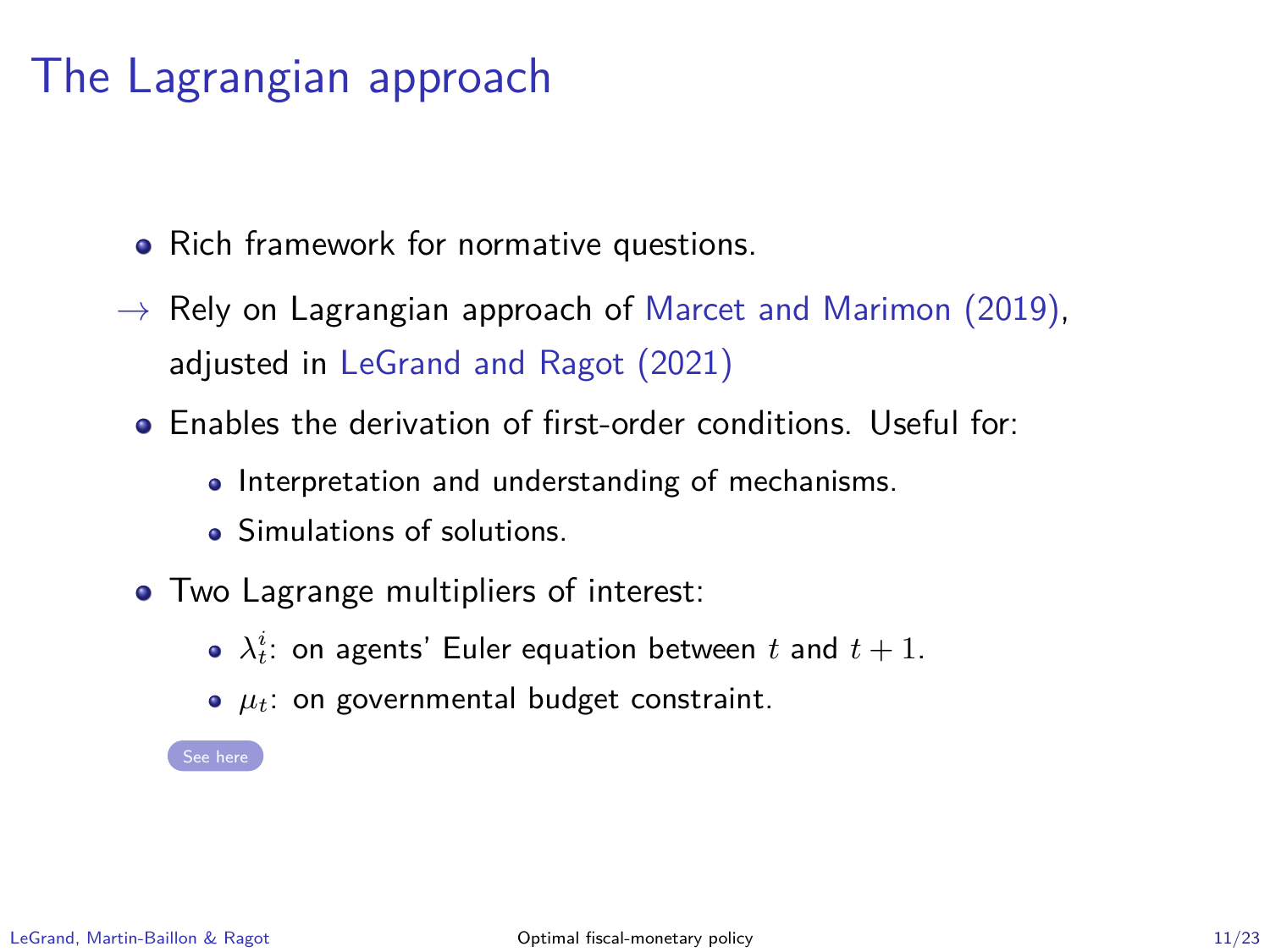# Nominal economy with all fiscal tools

### An irrelevance result

With capital, labor tax and public debt, the planner implements  $\Pi = 1$  and there is no further role for monetary policy.

**Intuition.** There are sufficient independent instruments to set the mark-up wedge of firms to  $\zeta_t = 1$  (as in the real case). Inflation variations are then only costly and  $\Pi_t = 1$ . Valid for both timeless and time-0 perspectives. Spirit of Correia, Nicolini, and Teles (2008)

### **Very general**:

- **•** General utility function
- Portfolio choice (as many taxes as assets)
- Different shocks (cost-push shocks...)
- Steady-state may not exist

### **Question.** What happens with missing fiscal instruments?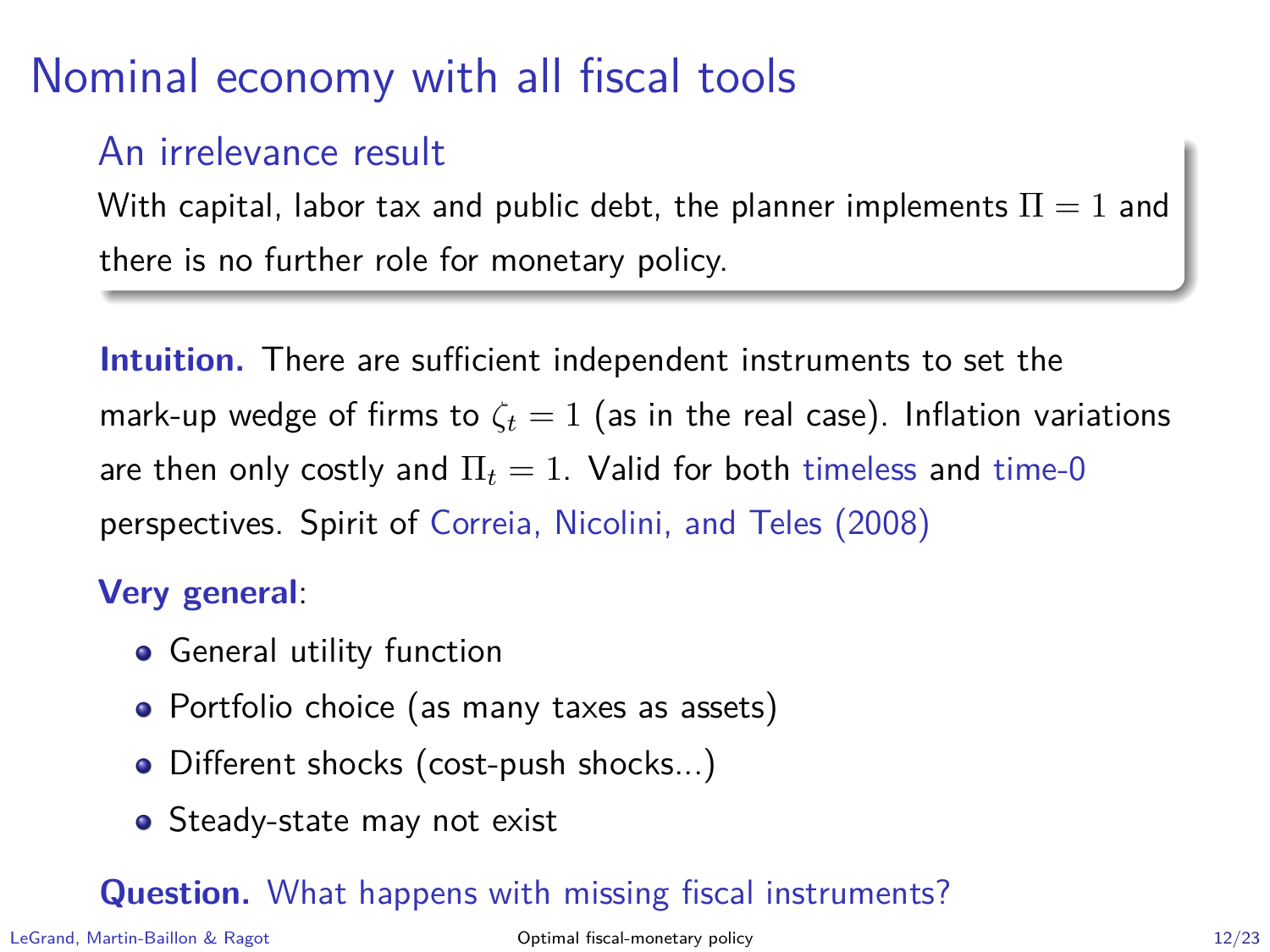# 2 - Optimal fiscal-monetary policy

**Steps** 

- 1. Consider a steady state (Bewley model) with a realistic fiscal system.
- 2. Assume that the actual fiscal system is optimal.

⇒ From allocations to Pareto weights. Invert Optimal approach Heathcote and Tsujiyama, 2021.

3. Analyze the optimal dynamics with aggregate shocks (Ramsey allocation) around the steady state.

 $\Rightarrow$  From Pareto weights to allocations in the dynamics.

4. Simulate the dynamics with a timeless or a time-0 perspective.

To do so, we use a **truncated representation**. Only the idiosyncratic history over the last  $N$  periods matters  $(N$  is the truncation length). T[here](#page-33-0)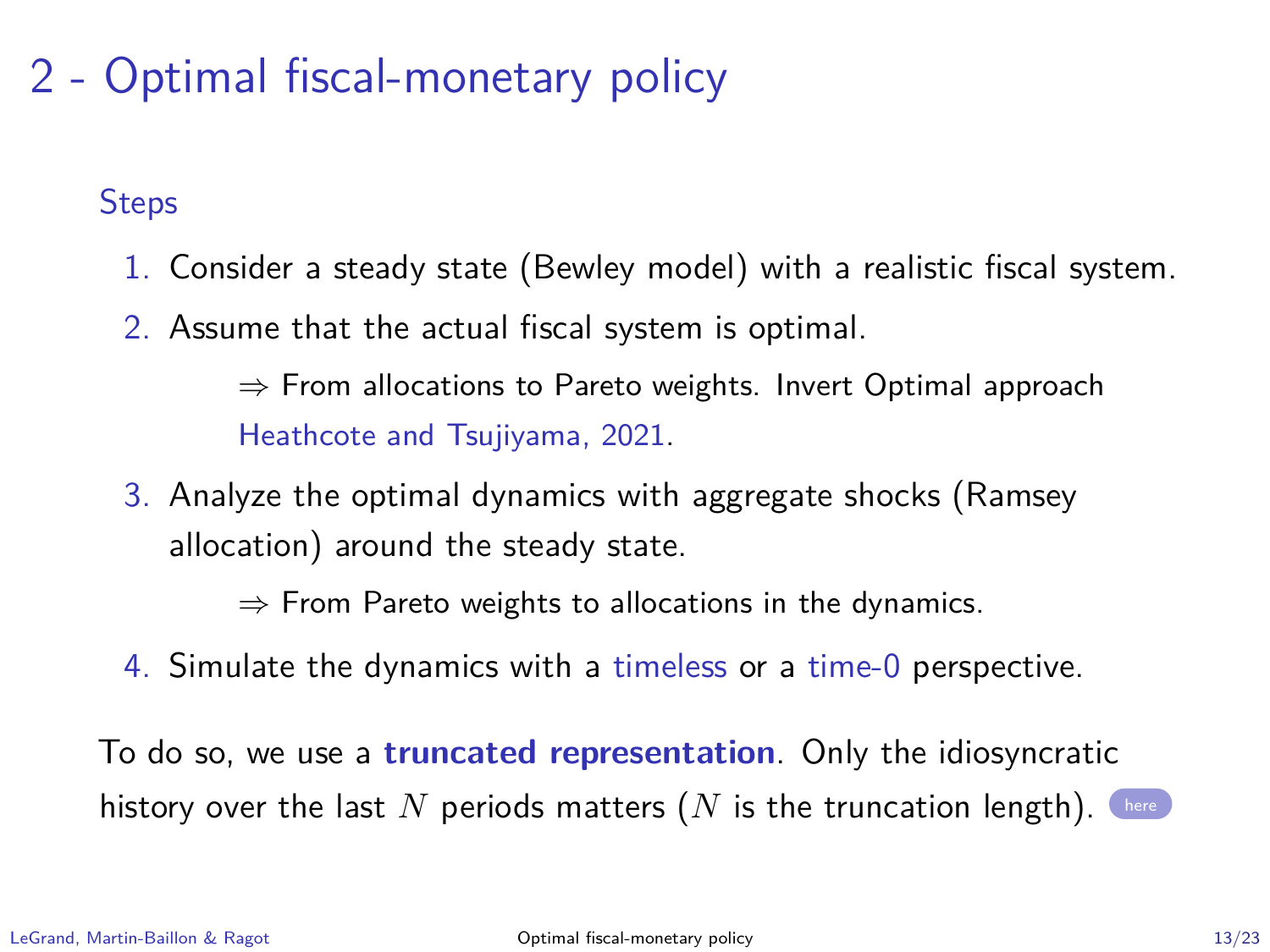# <span id="page-14-0"></span>3 - Numerical simulations: Timeless

| Preference and technology (quarterly) |                                      |          |  |  |
|---------------------------------------|--------------------------------------|----------|--|--|
| B                                     | Discount factor                      | 0.99     |  |  |
| $\alpha$                              | Capital share                        | 0.36     |  |  |
| δ                                     | Depreciation rate                    | 0.025    |  |  |
| ā.                                    | Credit limit                         | $\Omega$ |  |  |
| $\chi$                                | Scaling param. labor supply          | 0.068    |  |  |
| φ                                     | Frisch elasticity labor supply       | 0.5      |  |  |
| Shock process                         |                                      |          |  |  |
| $\rho_z$                              | Autocorrelation TFP                  | 0.95     |  |  |
| $\sigma$ $\alpha$                     | Standard deviation TFP shock         | 0.31%    |  |  |
| $\rho_{y}$                            | Autocorrelation idio. income         | 0.99     |  |  |
| $\sigma_{y}$                          | Standard dev. idio. income           | 14%      |  |  |
| n <sub>y</sub>                        | Numb. idio. states. from Rouwenhorst | 5        |  |  |
| Tax system                            |                                      |          |  |  |
| ${}_{\tau}K$                          | Capital tax                          | 36%      |  |  |
| $\tau^L$                              | Labor tax                            | 28%      |  |  |
| T                                     | Transfer over GDP                    | 8%       |  |  |
| B/Y                                   | Public debt over yearly GDP          | 60%      |  |  |
| G/Y                                   | Public spending over yearly GDP      | 12.4%    |  |  |
| Monetary parameters                   |                                      |          |  |  |
| к.                                    | Price adjustment cost                | 100      |  |  |
| ε                                     | Elasticity of sub.                   | 6        |  |  |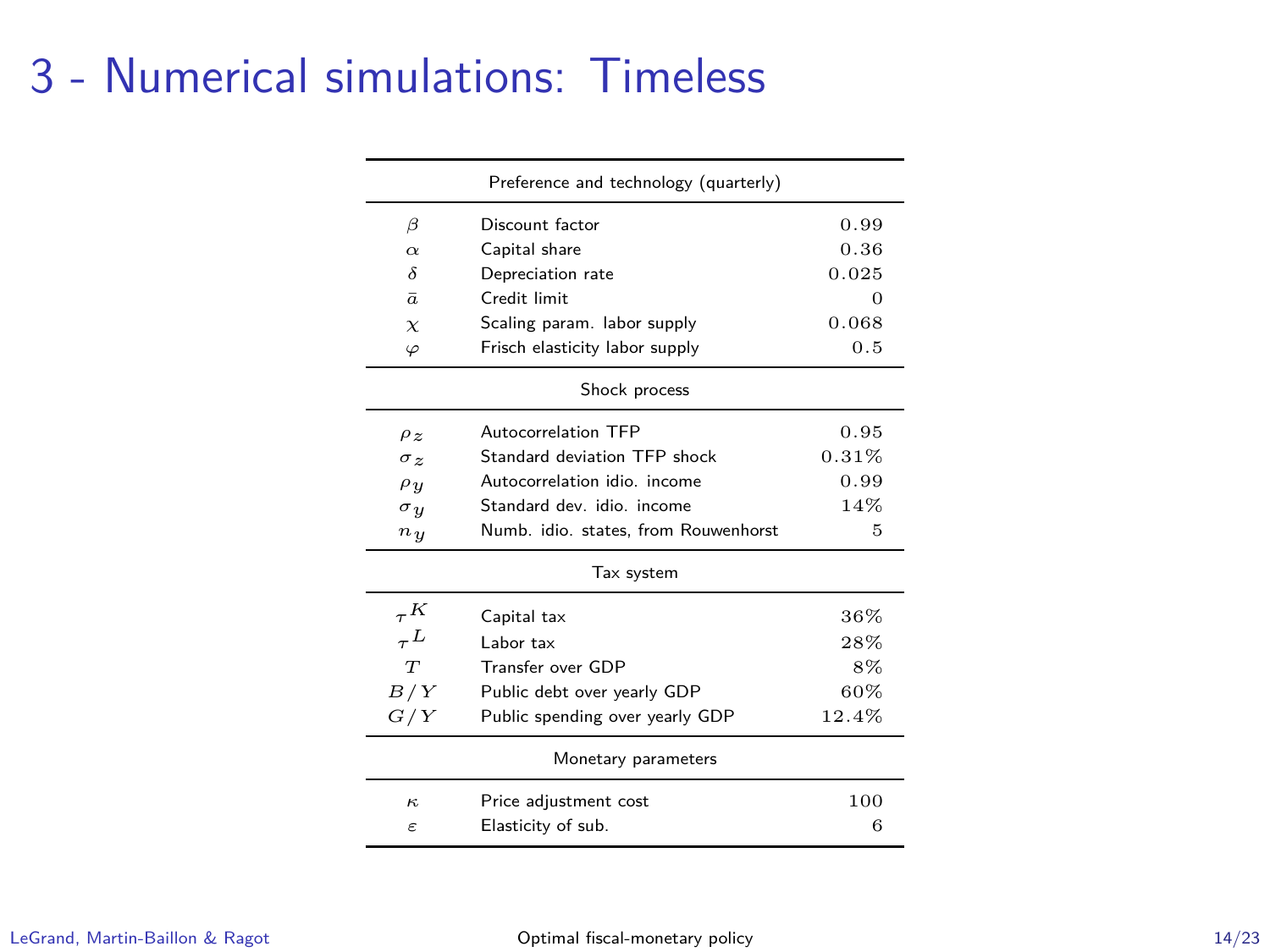# **Distribution**

|                   | Data     |                | Model |
|-------------------|----------|----------------|-------|
| Wealth statistics | PSID, 06 | <b>SCF, 07</b> |       |
| Q1                | $-0.9$   | $-0.2$         | 0.0   |
| Q <sub>2</sub>    | 0.8      | $1.2\,$        | 0.1   |
| Q <sub>3</sub>    | 4.4      | 4.6            | 3.5   |
| Q4                | 13.0     | 11.9           | 15.1  |
| Q <sub>5</sub>    | 82.7     | 82.5           | 81.3  |
| Top $5%$          | 36.5     | 36.4           | 37.8  |
| Top $1\%$         | 30.9     | 33.5           | 10.7  |
| Gini              | 0.77     | 0.78           | 0.77  |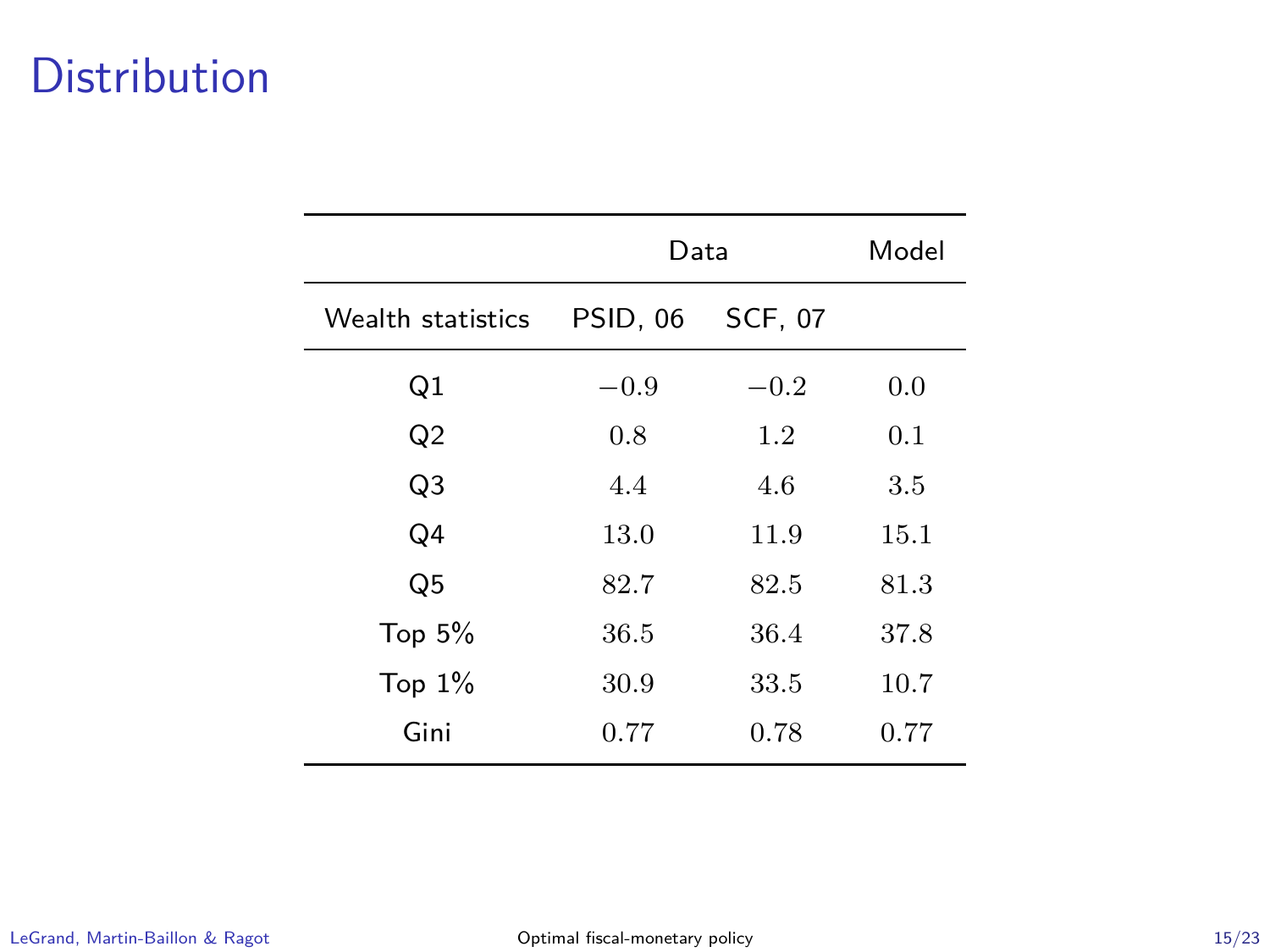# Truncated model calibration

### <span id="page-16-0"></span>**Truncation length.**  $N = 5 \rightarrow 5^5 = 3125$  truncated histories.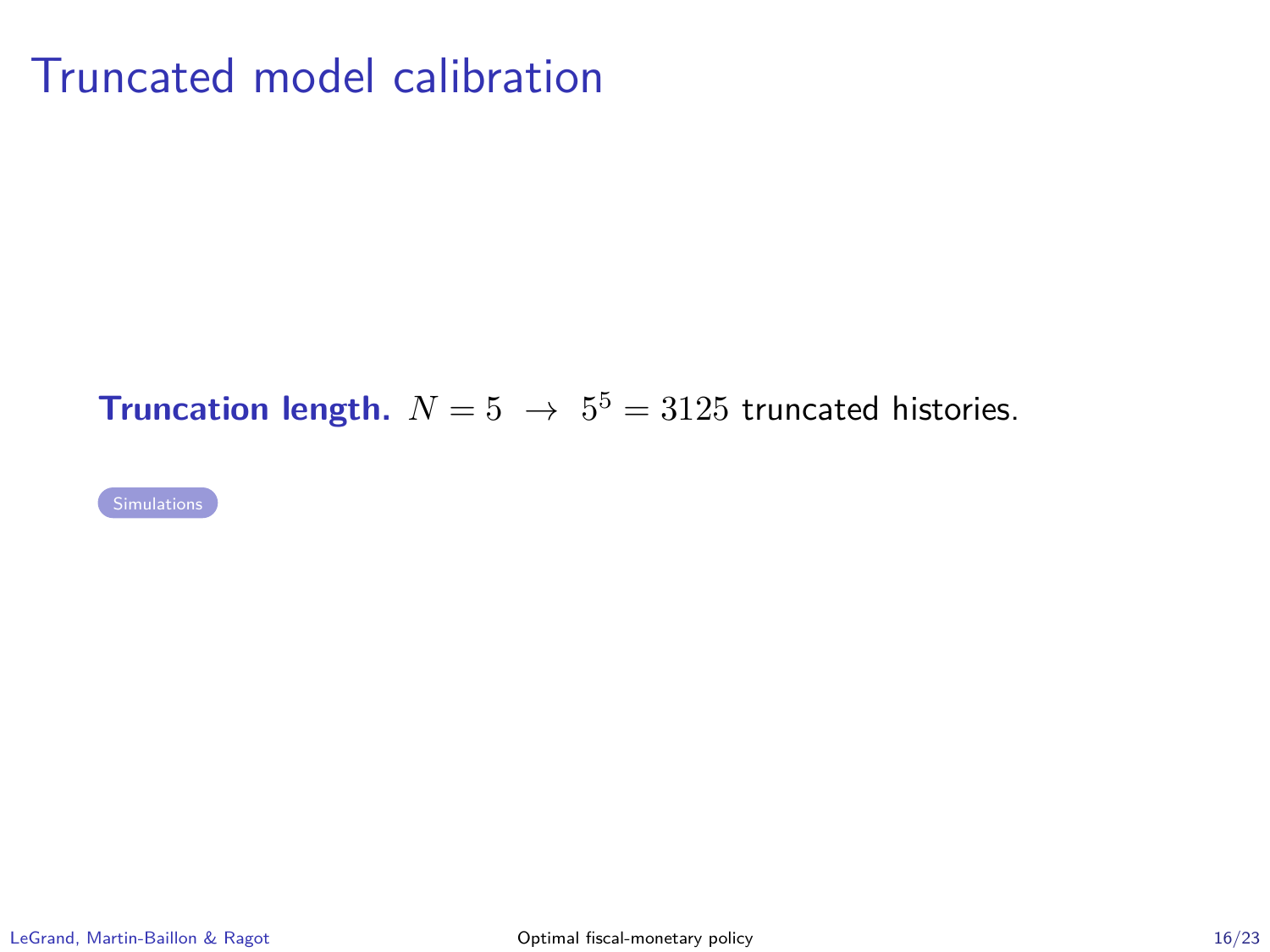Steady-state  $+$  planner cannot renege on past commitments (Woodford 1999; McCallum and Nelson, 2000): closest to a rule.

We compare several cases:

- 1. Complete market with a representative agent.
- 2. Incomplete market with full set of fiscal instruments. Our setup with monetary irrelevance.
- 3. Incomplete market with missing capital tax. Possible role for monetary policy.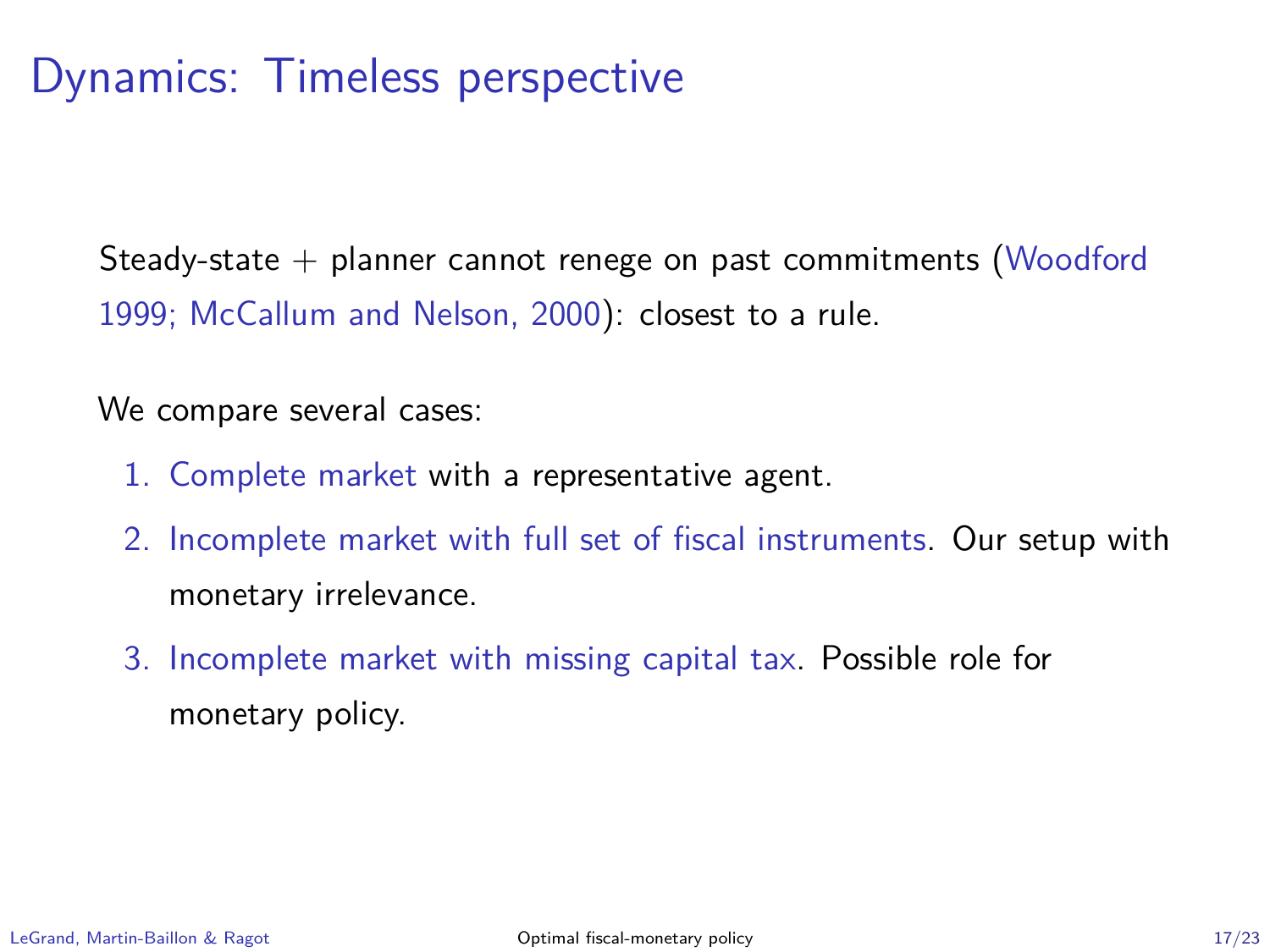## Full set incomplete markets vs. complete markets

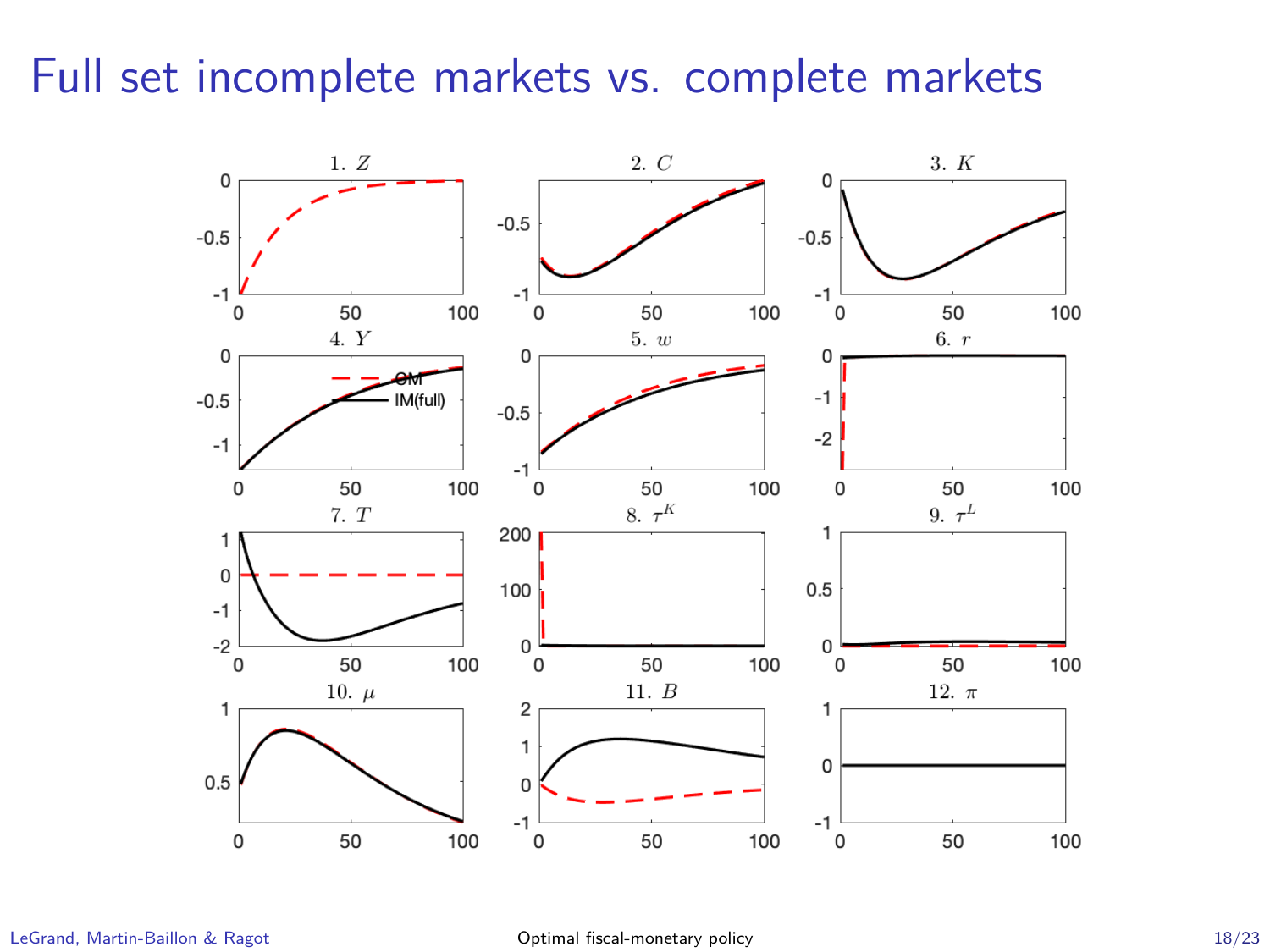# Missing capital tax vs. full set (incomplete markets)

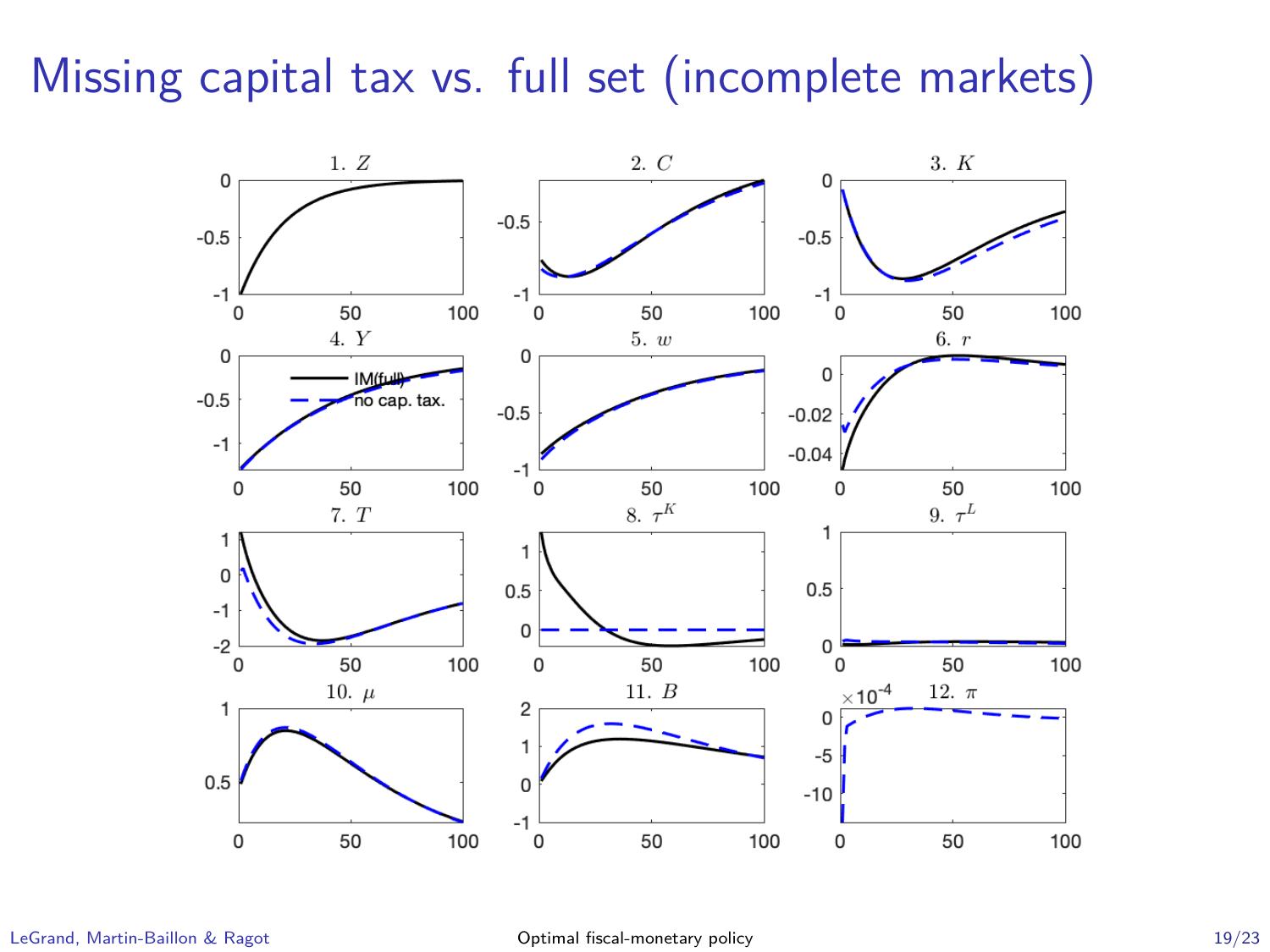# Second-order moments

|              |                            | CM                            | Full                  | No cap.tax     |
|--------------|----------------------------|-------------------------------|-----------------------|----------------|
| C            | Mean                       | 0.754                         | 0.754                 | 0.754          |
|              | Std                        | 0.026                         | 0.027                 | 0.027          |
| К            | Mean                       | 11.056                        | 11.054                | 11.054         |
|              | Std                        | 0.027                         | 0.027                 | 0.029          |
| Y            | Mean                       | 1.176                         | 1.176                 | 1.176          |
|              | Std                        | 0.026                         | 0.027                 | 0.027          |
| ${}_{\tau}K$ | Mean                       | 0.000                         | 0.360                 | 0.360          |
|              | Std                        | 0.885                         | 0.014                 | 0.000          |
| $L_{\tau}$   | Mean                       | 0.000                         | 0.280                 | 0.280          |
|              | Std                        | 0.000                         | 0.002                 | 0.001          |
| B            | Mean                       | $1 - 10.933$                  | $2.\overline{8}43$    | 2.843          |
|              | Std                        | 0.015                         | 0.046                 | 0.054          |
| T            | Mean<br>Std                | $F \overline{0.000}$<br>0.000 | 0.094<br>- 1<br>0.061 | 0.094<br>0.064 |
| $\pi$        | Mean                       | 0.000                         | 0.000                 | 0.000          |
|              | Std                        | 0.000                         | 0.000                 | 0.001          |
|              | $corr(\tau^K, Y)$          | $-0.208$                      | $-0.487$              | 0.000          |
|              | $\textit{corr}(\tau^L, Y)$ | 0.927                         | $-0.637$              | $-0.925$       |
|              | corr(B, Y)                 | $-0.835$                      | - 0.759               | $-0.829$       |
|              | $corr(Y, Y_{-1})$          | 0.978                         | 0.978                 | 0.978          |
|              | $corr(B, B_{-1})$          | 0.999                         | 0.999                 | 0.999          |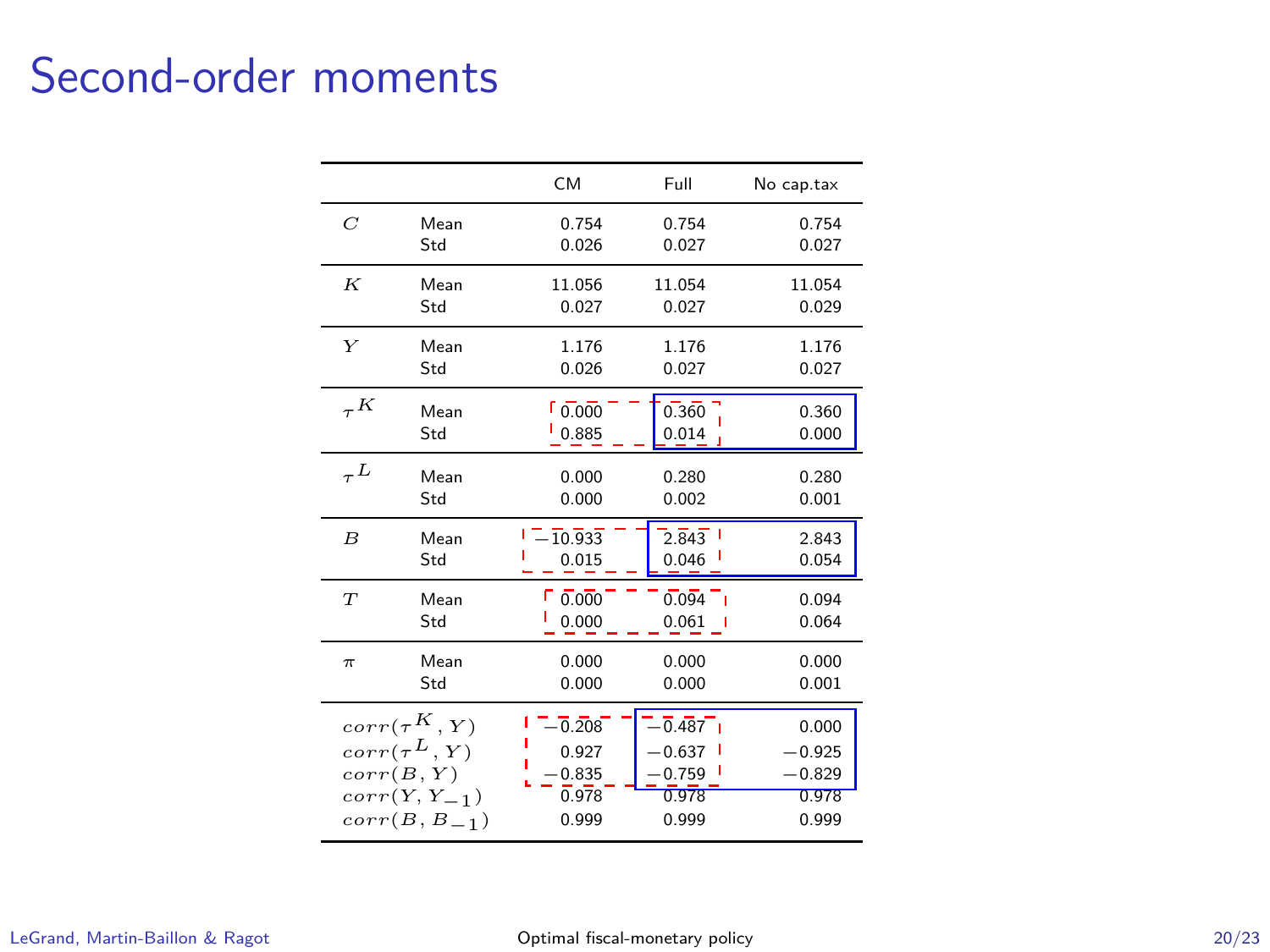# <span id="page-21-0"></span>4 - Numerical simulations: Time-0 problem

- Model without capital, to compare other papers (no fund)
- We set initial Lagrange multipliers to 0, when the shock hits (as Bhandari, et al. 2020; Asharya, Challe, and Dogra, 2020; Nuno and Thomas, 2020): Planner reoptimizes.
- **Our equivalence result holds in all periods** (also for a time-0 problem): To have inflation dynamics, we must have  $\tau^K$  not optimal.



Inflation used as a missing capital tax (Dyrda and Pedroni, 2018).

<span id="page-21-1"></span>[Model and other results](#page-31-0)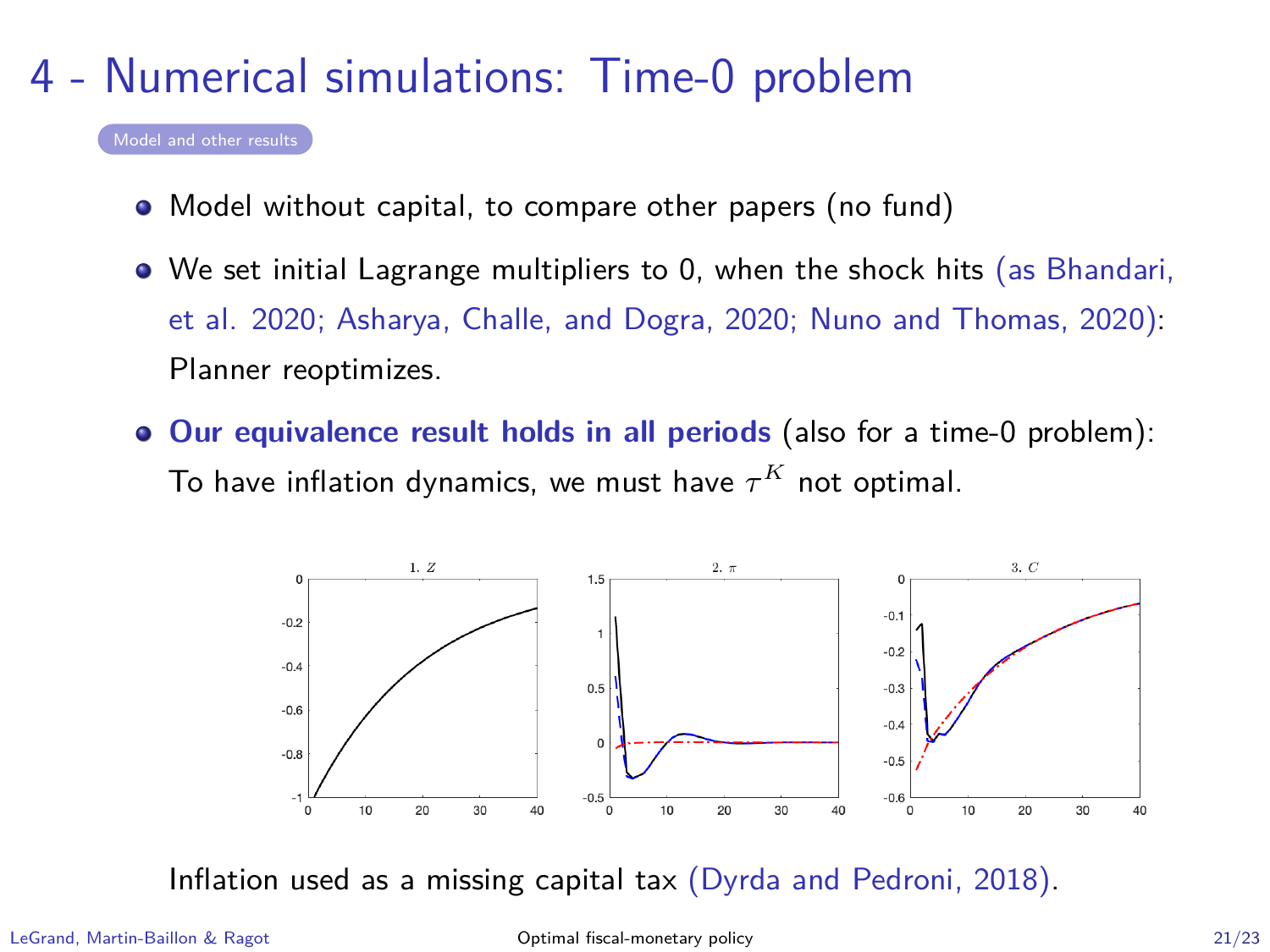## Robustness checks

<span id="page-22-0"></span>• Validation of the truncation method:

Comparison with other methods (Reiter and Boppart et al.) [Simulations](#page-30-0)

- Modification of the pricing kernel / of parameters for nominal rigidities.
- Public spending shock.
- Fixed labor tax vs. fixed labor and capital taxes.

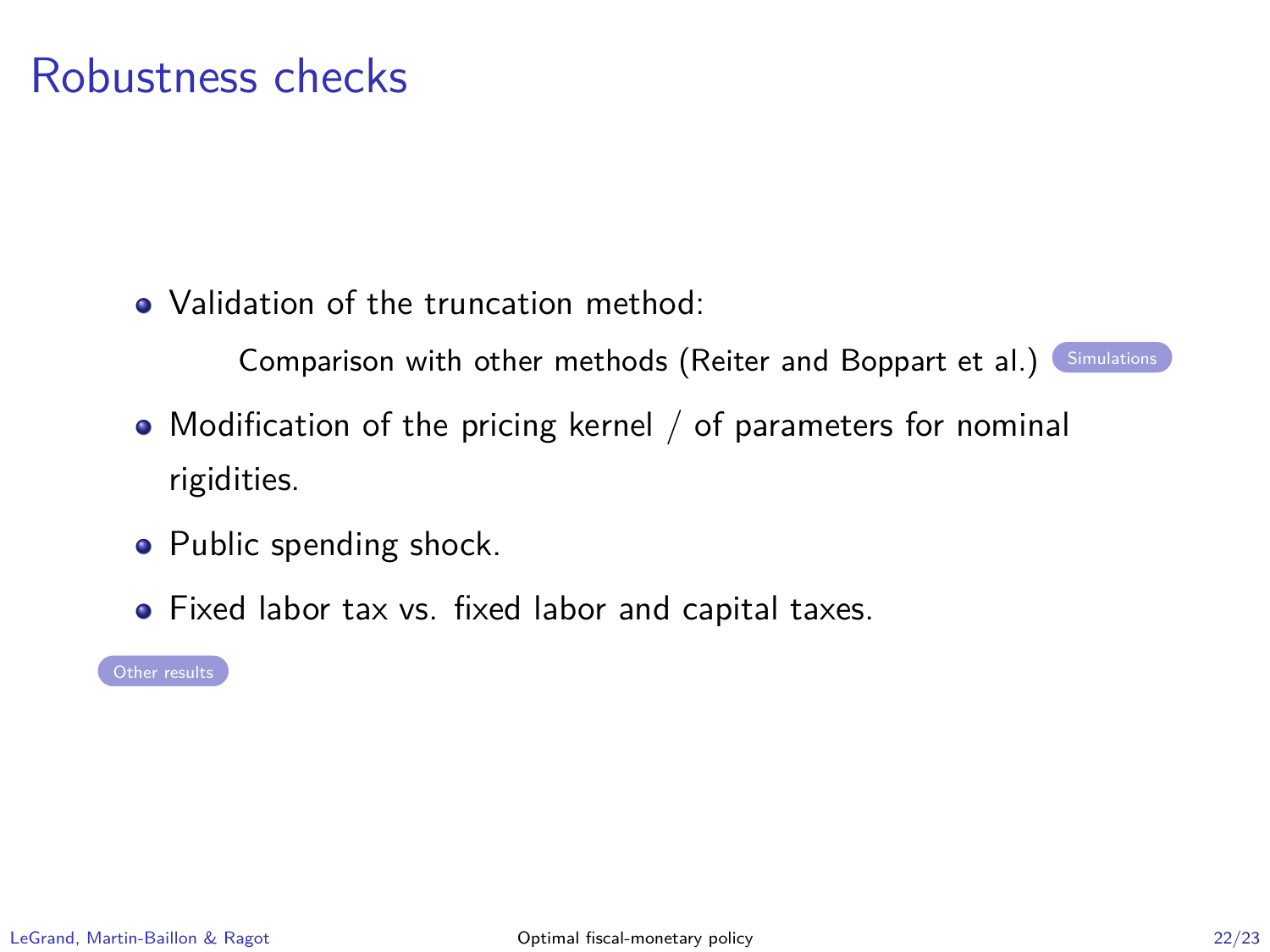# Conclusion

### **Take-away**

- **Irrelevance result** for the monetary policy when the full set of fiscal tools is available. Confirmed in simulations.
- **Incomplete markets matter.** Public debt is actual debt and capital tax volatility is reduced by two orders of magnitude.
- **Importance of public debt.** Even in absence of capital tax, shock is mostly smoothed out by public debt.
- **Monetary policy.** In absence of capital tax, monetary policy plays a role only for a **time-0 problem**.
- **Work in Progress**
	- Optimal Monetary Policy with sub-optimal fiscal policy
	- Separable Utility Function
	- Utilitarian Welfare Function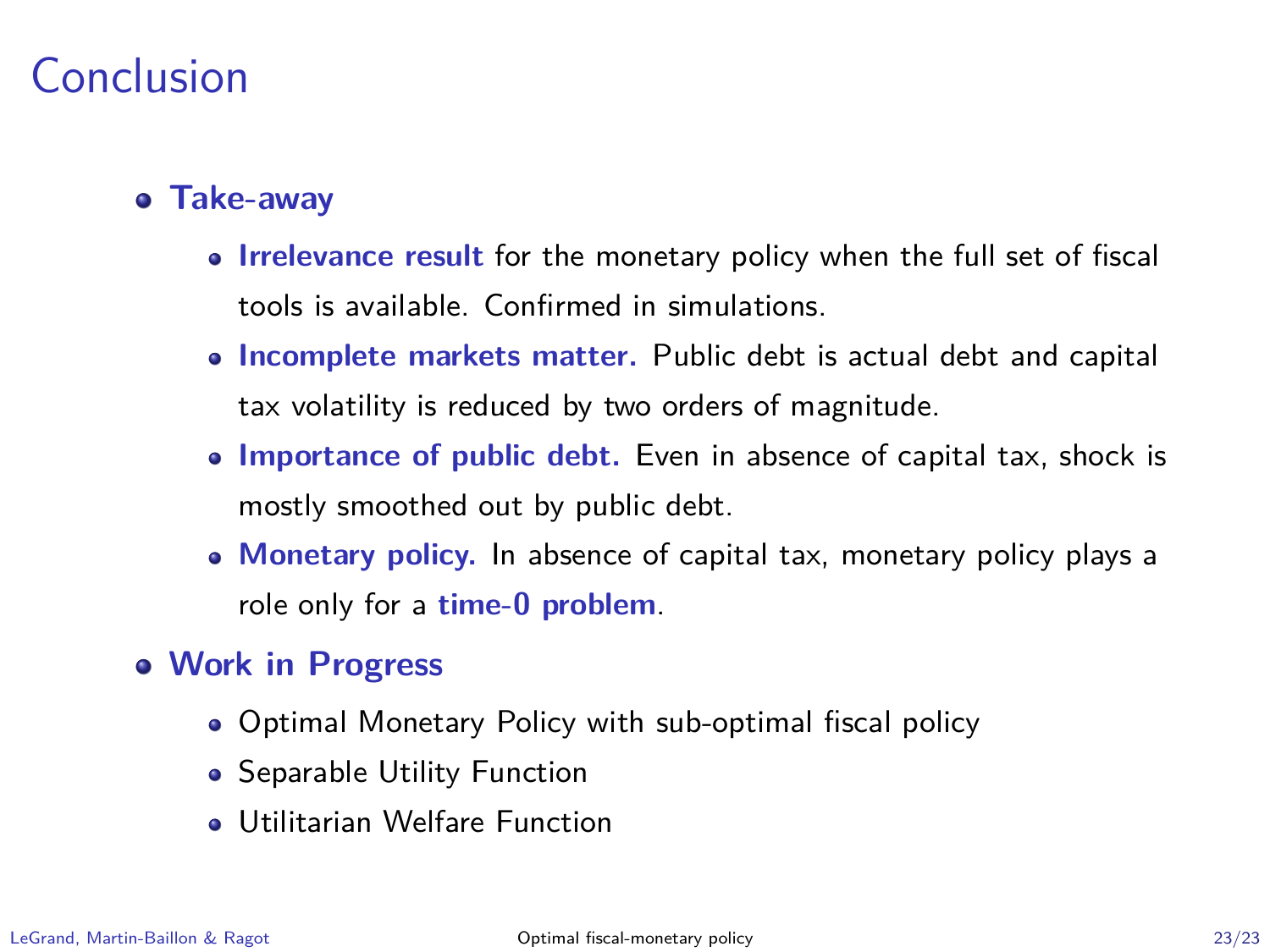<span id="page-24-0"></span>
$$
(T_t, w_t, r_t, \tilde{w}_t, \tilde{r}_t^K, \tilde{R}_t^{B,N}, \tau_t^K, \tau_t^L, B_t, K_t, L_t, \Pi_t, (a_t^i, c_t^i, l_t^i) \iota_{\geq 0} \longrightarrow \mathbb{E}_0 \left[ \sum_{t=0}^{\infty} \beta^t \int_i \omega_t^i U(c_t^i, l_t^i) \ell(di) \right],
$$
\n
$$
G_t + B_{t-1} + r_t(B_{t-1} + K_{t-1}) + w_t L_t + T_t = B_t + (1 - \frac{\kappa}{2} \pi_t^2) Y_t - \delta K_{t-1},
$$
\n
$$
\text{for all } i: a_t^i + c_t^i = (1 + r_t) a_{t-1}^i + w_t y_t^i l_t^i,
$$
\n
$$
a_t^i \geq -\bar{a}, (a_t^i + \bar{a}) \nu_t^i = 0
$$
\n
$$
U_c(c_t^i, l_t^i) = \beta \mathbb{E}_t \left[ U_c(c_{t+1}^i, l_{t+1}^i)(1 + r_{t+1}) \right] + \nu_t^i,
$$
\n
$$
l_t^{i,1/\varphi} = \chi w_t y_t^i,
$$
\n
$$
\Pi_t (\Pi_t - 1) = \frac{\varepsilon - 1}{\kappa} (\zeta_t - 1) + \beta \mathbb{E}_t \Pi_{t+1} (\Pi_{t+1} - 1) \frac{Y_{t+1}}{Y_t} \frac{M_{t+1}}{M_t},
$$
\n
$$
K_t + B_t = \int_i a_t^i \ell(di), L_t = \int_i y_t^i l_t^i \ell(di),
$$
\n
$$
r_t = (1 - \tau_t^K) \frac{\tilde{r}_t^K K_{t-1} + (\frac{\tilde{R}_{t-1}^B}{\Pi_t} - 1) B_{t-1}}{K_{t-1} + B_{t-1}},
$$
\n
$$
\mathbb{E}_t \left[ \frac{\tilde{R}_t^{B,N}}{\Pi_{t+1}} \right] = \mathbb{E}_t [1 + \tilde{r}_{t+1}^K].
$$

LeGrand, Martin-Baillon & Ragot [Optimal fiscal-monetary policy](#page-0-0) Appendix 1/19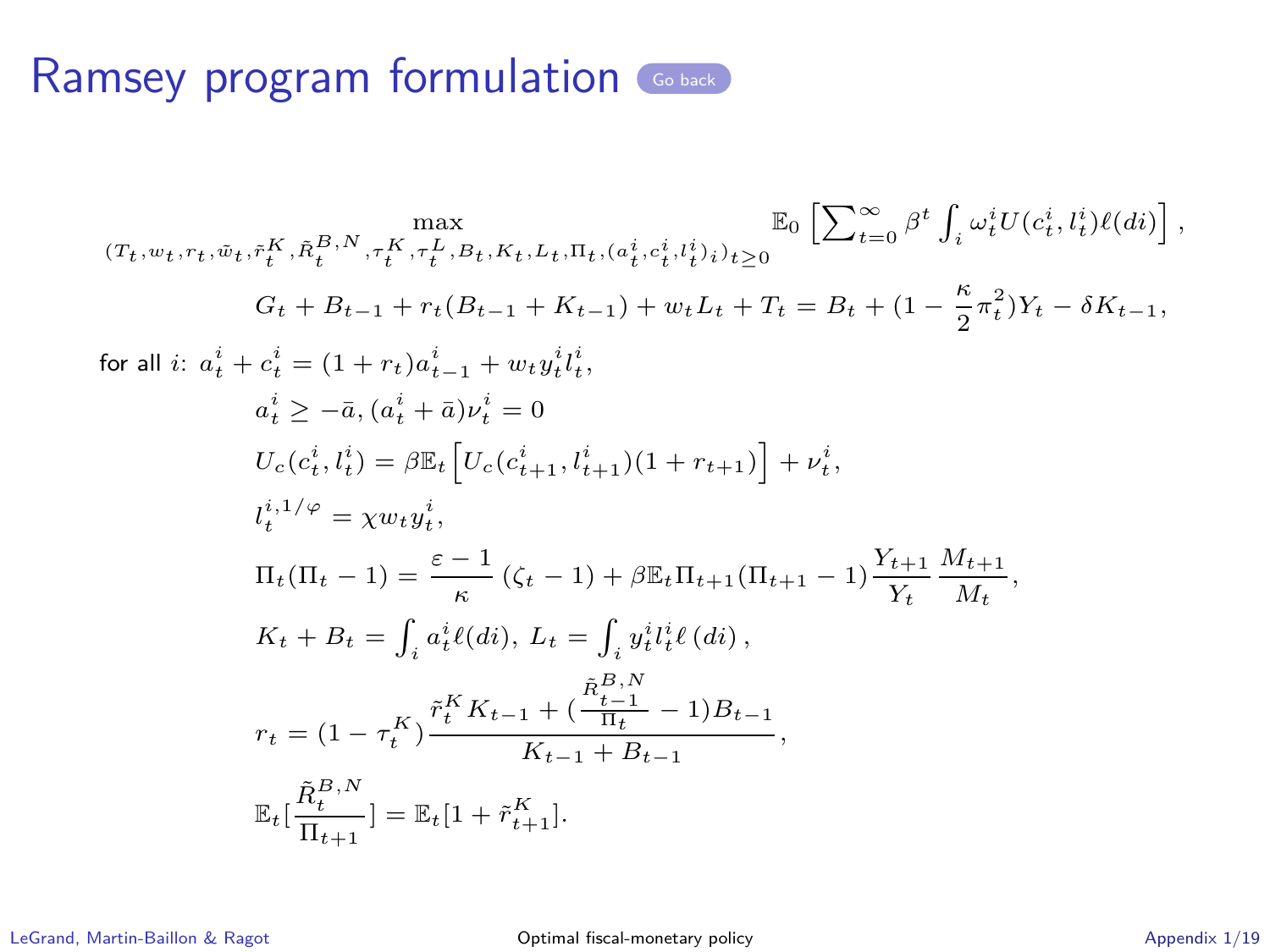<span id="page-25-0"></span>Key concept: social valuation of liquidity  $\psi^i_t$  for agent  $i.$ 

$$
\psi_t^i \equiv \omega_t^i U_c(c_t^i, l_t^i) - U_{cc}(c_t^i, l_t^i) \left(\lambda_t^i - (1 + r_t)\lambda_{t-1}^i\right)
$$

$$
- \left(\left(\gamma_t - \gamma_{t-1}\right) \Pi_t \left(\Pi_t - 1\right) - \frac{\varepsilon - 1}{\kappa} \gamma_t \left(\zeta_t - 1\right)\right) Y_t \omega_t^i U_{cc}(c_t^i, l_t^i).
$$

 $\rightarrow$  Benefit, from planner's perspective, of transferring an extra unit of consumption to agent *i*.

Related concept: net social valuation.

$$
\hat{\psi}_t^i = \psi_t^i - \mu_t.
$$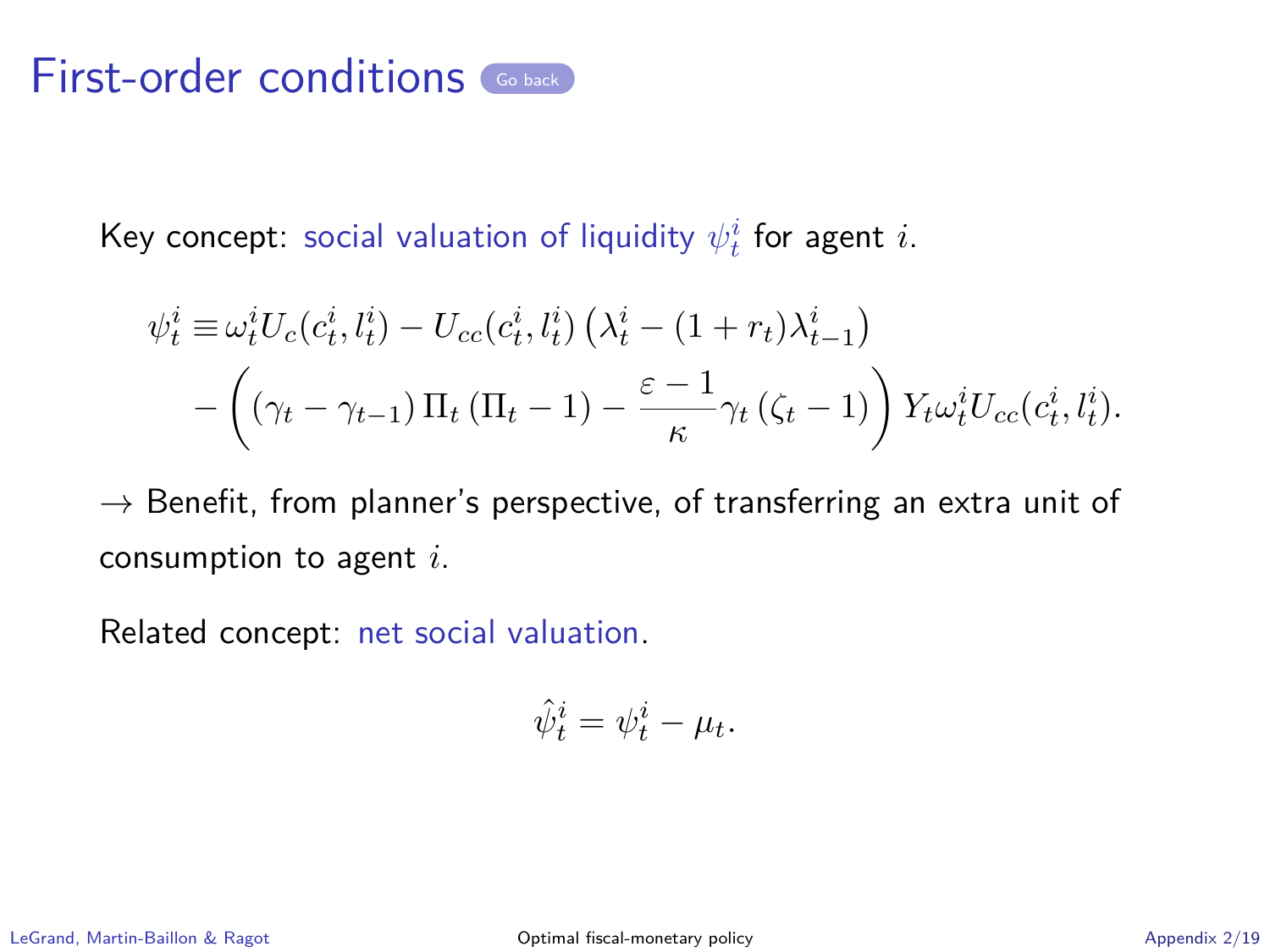# Reformulation

Lagrangian simplification:

$$
J = \mathbb{E}_0 \sum_{t=0}^{\infty} \beta^t \int_i \omega_t^i U_t^i \ell(dt) - \mathbb{E}_0 \sum_{t=0}^{\infty} \beta^t \int_i \lambda_t^i \omega_t^i \left( U_{c,t}^i - \nu_t^i - \beta \mathbb{E}_t \left[ (1 + r_{t+1}) U_{c,t+1}^i \right] \right) \ell(dt)
$$

$$
- \mathbb{E}_0 \sum_{t=0}^{\infty} \beta^t \gamma_t \left( \Pi_t (\Pi_t - 1) Y_t M_t - \frac{\varepsilon - 1}{\kappa} (\zeta_t - 1) Y_t M_t - \beta \mathbb{E}_t \left[ \Pi_{t+1} \left( \Pi_{t+1} - 1 \right) Y_{t+1} M_{t+1} \right] \right).
$$

We get

$$
J=\mathbb{E}_0\sum_{t=0}^{\infty}\beta^t\int_i\omega_t^iU_t^i\ell(\boldsymbol{d} i)-\mathbb{E}_0\sum_{t=0}^{\infty}\beta^t\int_i\left(\omega_t^i\lambda_t^i-(1+r_t)\lambda_{t-1}^i\omega_{t-1}^i\right)U_{c,t}^i\ell(\boldsymbol{d} i).
$$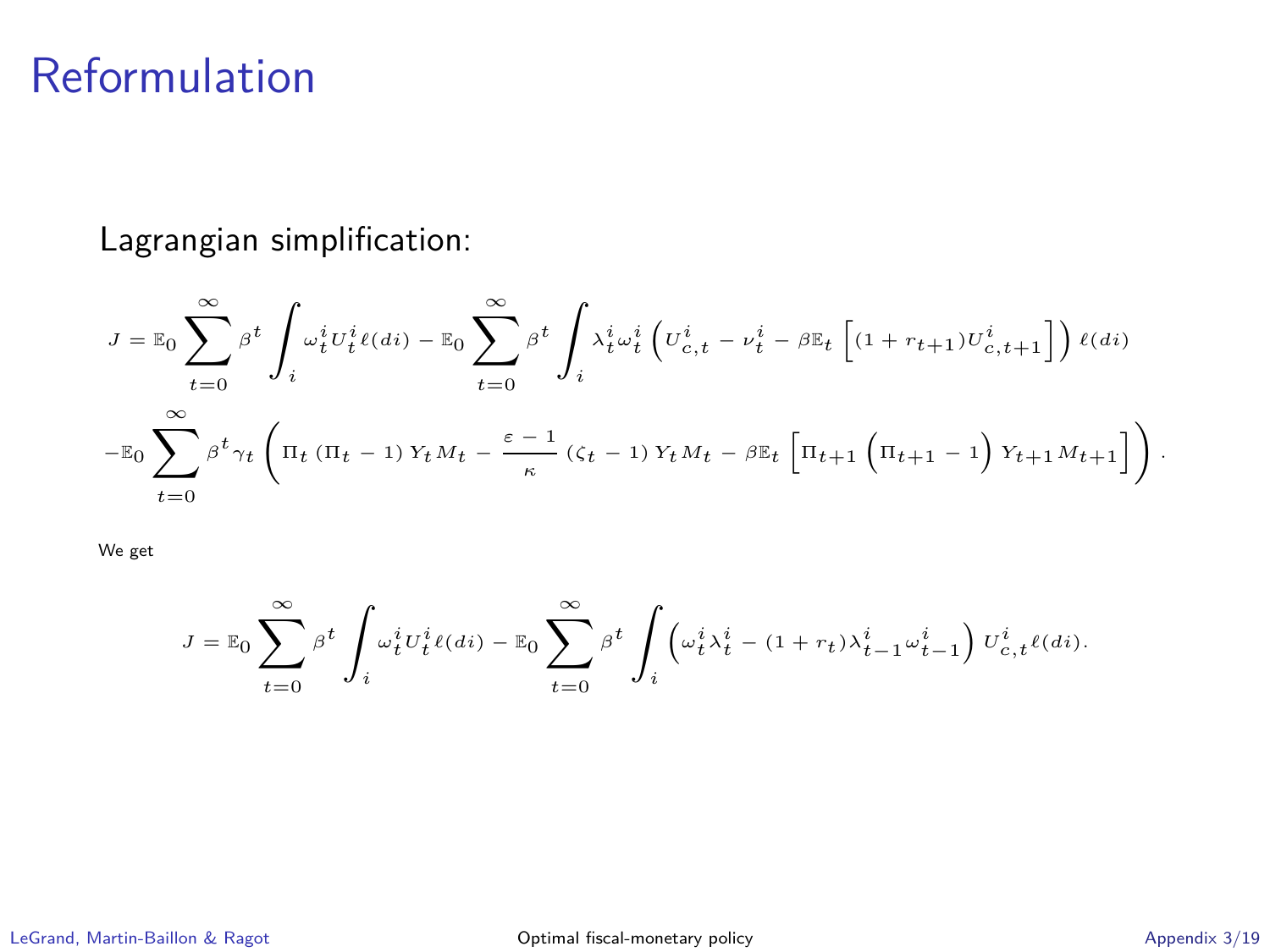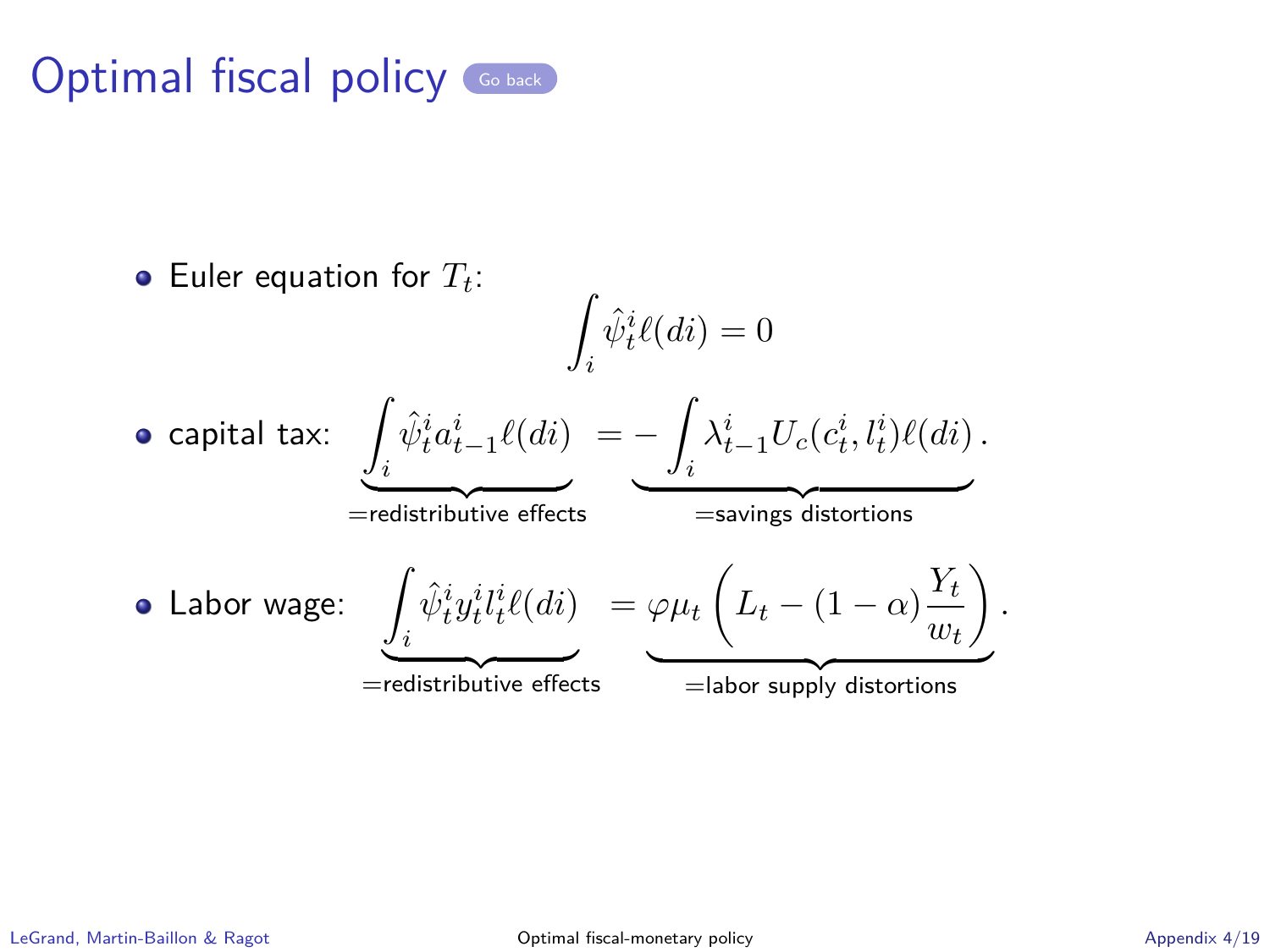<span id="page-28-0"></span>
$$
\hat{\psi}_{y^N} = \omega_{y^N} \xi_{y^N} U_c(c_{y^N}, l_{y^N}) - (\lambda_{y^N} - \tilde{\lambda}_{y^N} (1+r)) \xi_{y^N} U_{cc}(c_{y^N}, l_{y^N}) - \mu
$$

and

$$
\hat{\psi}_{y^N} = \beta \mathbb{E} (1+r) \hat{\psi}_{\bar{y}^N} \text{ if } \nu_{y^N} = 0 \text{ and } \lambda_{y^N} = 0 \text{ otherwise,}
$$
\n
$$
\sum_{y^N \in \mathcal{Y}^N} S_{y^N} \hat{\psi}_{y^N} y_{y^N} l_{t,y^N} = \varphi \mu (L - (1-\alpha) \frac{Y}{w}),
$$
\n
$$
\sum_{y^N \in \mathcal{Y}^N} S_{y^N} \hat{\psi}_{y^N} \tilde{a}_{y^N} = - \sum_{y^N \in \mathcal{Y}^N} S_{t,y^N} \tilde{\lambda}_{y^N} \xi_{y^N} U_c(c_{y^N}, l_{y^N}),
$$
\n
$$
\mu = \beta \mathbb{E} \left[ \mu (1 + \tilde{r}^K) \right], \text{and } \sum_{y^N \in \mathcal{Y}^N} S_{y^N} \hat{\psi}_{y^N} = 0.
$$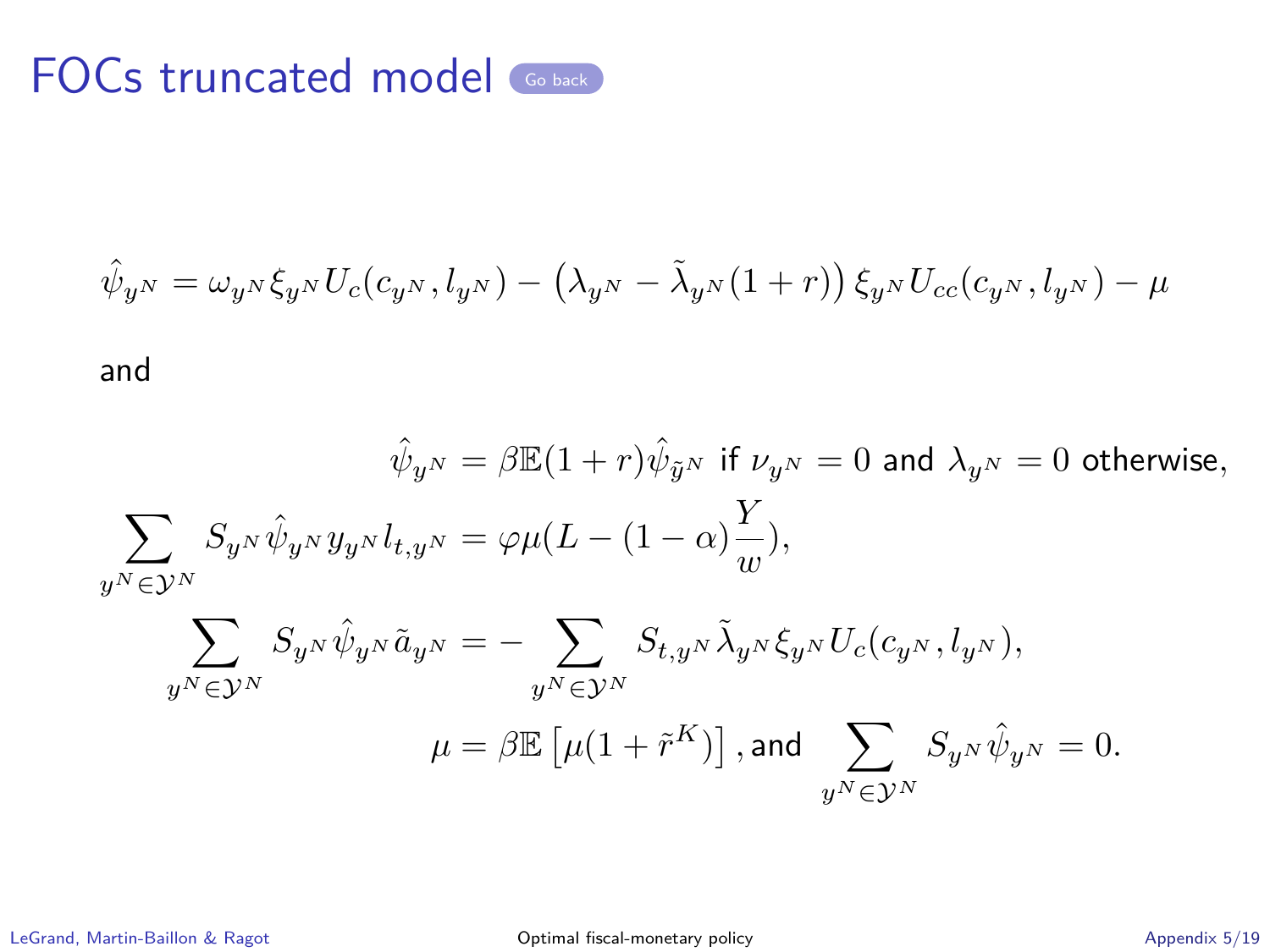<span id="page-29-0"></span>
$$
\begin{aligned} \varepsilon_{yN} \, U_{c}(c_{t,yN}, \, l_{t,yN}) & = w_{t} \, y_{0}^{N} \, l_{t,yN} \, + \, (1+r_{t}) \, \hat{a}_{t,yN} \, + \, Tt, \\ \xi_{yN} \, U_{c}(c_{t,yN}, \, l_{t,yN}) & = \beta (1+r_{t+1}) \mathbb{E} \xi_{\tilde{y}^{N}} \, U_{c}(c_{t+1,\tilde{y}^{N}}, \, l_{t+1,\tilde{y}^{N}}) + \nu_{yN}, \text{ and } l_{t,yN}^{1/\varphi} \, = \, \chi w_{t} \, y_{0}^{N}, \\ \tilde{a}_{t,yN} & = \sum_{\tilde{y}^{N} \in \mathcal{Y}^{N}} \frac{S_{\tilde{y}^{N}}}{S_{yN}} \Pi_{\tilde{y}^{N}, \, yN} \, u_{t-1,\tilde{y}^{N}}, \\ \hat{\psi}_{t,yN} & = \omega_{yN} \, \xi_{yN} \, U_{c}(c_{t,yN}, \, l_{t,yN}) - \left(\lambda_{t,yN} - \tilde{\lambda}_{t,yN} \, (1+r_{t})\right) \, \xi_{yN} \, U_{c c}(c_{t,yN}, \, l_{t,yN}) - \mu_{t}, \\ \varphi_{t,yN} & = \beta \mathbb{E} (1+r_{t+1}) \, \psi_{t+1,\tilde{y}^{N}} \, \text{if} \, \nu_{t,yN} = 0 \text{ and } \lambda_{t,yN} = 0 \text{ otherwise}, \\ \sum_{y^{N} \in \mathcal{Y}^{N}} S_{yN} \, \hat{\psi}_{t,yN} \, y_{yN} \, l_{t,yN} & = \varphi \mu_{t} (L_{t} - (1-\alpha) \frac{\gamma_{t}}{w_{t}}), \\ \sum_{y^{N} \in \mathcal{Y}^{N}} S_{yN} \, \hat{\psi}_{t,yN} \, \tilde{a}_{t,yN} & = - \sum_{y^{N} \in \mathcal{Y}^{N}} S_{t,yN} \, \tilde{\lambda}_{t,yN} \, \xi_{yN} \, U_{c}(c_{t,yN}, \, l_{t,yN}), \\ \mu_{t} = \beta \mathbb{E} \left[ \mu_{t+1} (1+r_{t+1}^{K}) \right], \\ \text{and} \sum_{y^{N} \
$$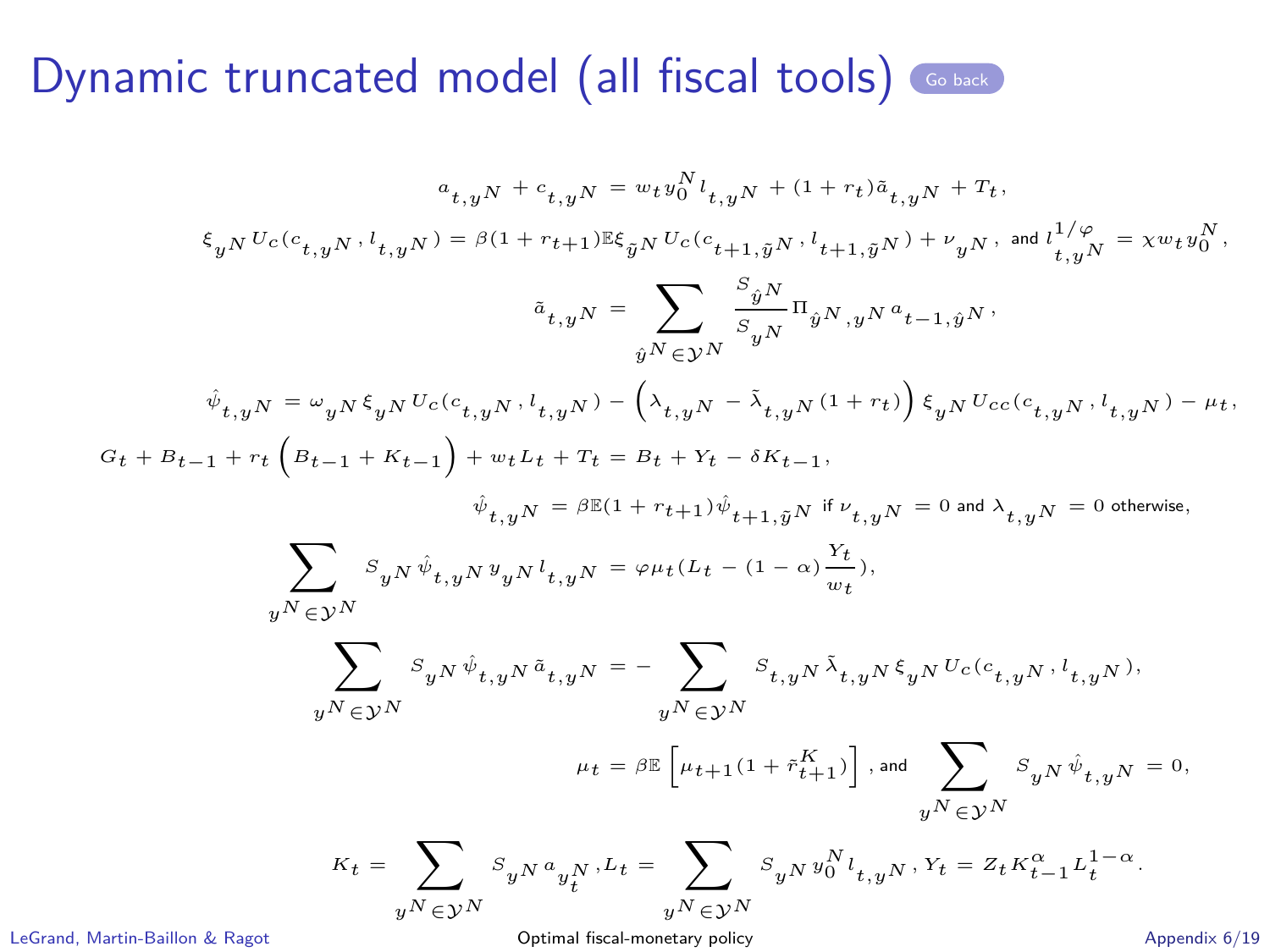# Method comparison [Go back: Aggregation](#page-16-0) [Go back: Robustness](#page-22-0)

<span id="page-30-0"></span>Model without fiscal policy.

|      | Reiter | <b>BKM</b> | Trunc |
|------|--------|------------|-------|
| Mean | 1.397  | 1.397      | 1.397 |
| Std  | 0.017  | 0.017      | 0.016 |
| Mean | 18.34  | 18.34      | 18.34 |
| Std  | 0.015  | 0.015      | 0.015 |
| Mean | 0.939  | 0.939      | 0.939 |
| Std  | 0.014  | 0.014      | 0.013 |
| Mean | 0.328  | 0.328      | 0.328 |
| Std  | 0.006  | 0.006      | 0.005 |
|      | 0.954  | 0.958      | 0.951 |
|      | 0.973  | 0.974      | 0.971 |
|      |        |            |       |

Table: Method Comparison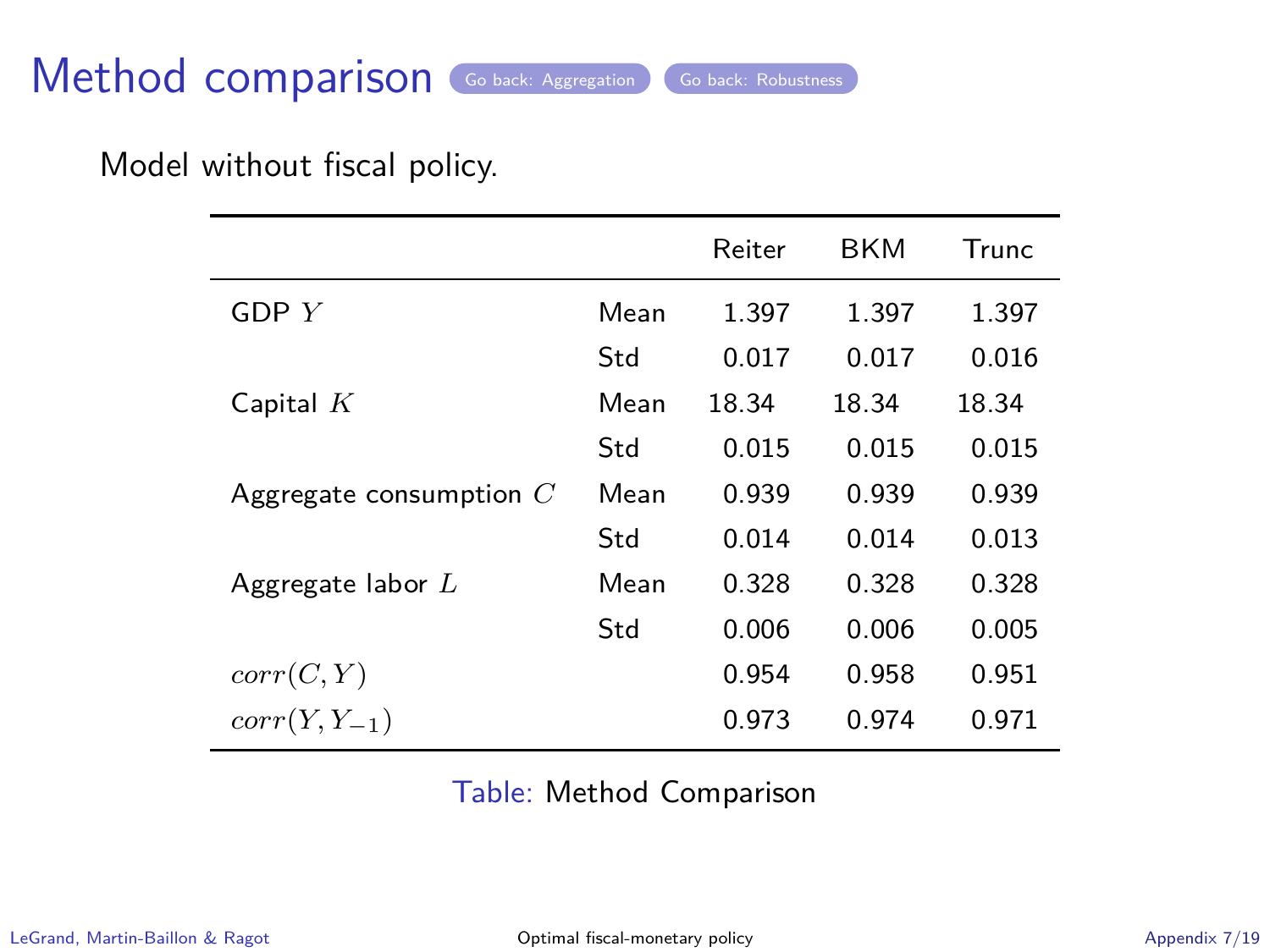# Time-0 model [Go back time-0](#page-21-1) [Go back robustness](#page-22-0)

<span id="page-31-0"></span>To compare with the literature:

- model without capital (as Acharya et al., 2020; Bhandari et al., 2020),
- model with time-varying idiosyncratic risk (as Acharya et al., 2020),
- model with nominal debt (no fund), (to compare with Nuno and Thomas, 2020).

| Economy | $\kappa$ | $\bar{a}$ | $\phi^{TV}$ | $\Delta \pi$ (%) |
|---------|----------|-----------|-------------|------------------|
| (0)     | 30       | 5         | 0           | 1.19             |
| (i)     | 60       | 5         | 0           | 0.79             |
| (i)     | 30       |           | 0           | 0.78             |
| (iii)   | 30       | 5         | 3           | 1.25             |

Table: Comparative statics about the inflation on impact.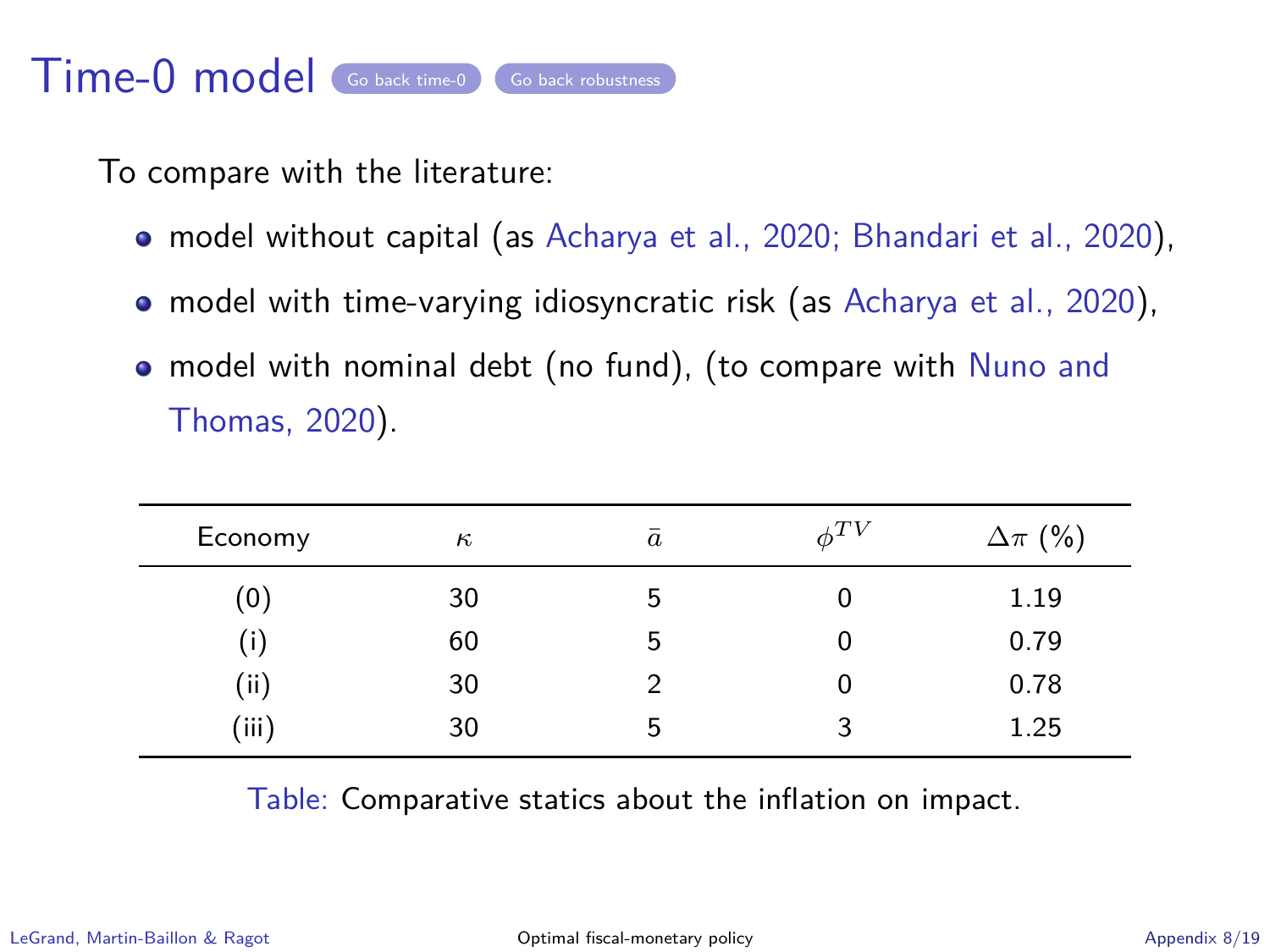

- <span id="page-32-0"></span>1. Choose the steady-state fiscal system
- 2. Solve the Bewley model
- 3. Choose a *N*, construct the Aggregated model Compute the *ξ*s (Simple linear algebra)
- 4. Construct the FOC of the planner on the Truncated model Compute the *ω*s (Simple linear algebra)
- 5. Write the dynamic truncated model, with fixed *ξ*s (Dynare, Julia/JuMP)
- 6. Simulate the truncated model (exogenous instruments) compare with other methods, increase *N* if necessary
- 7. Simulate the truncated model with endogenous instruments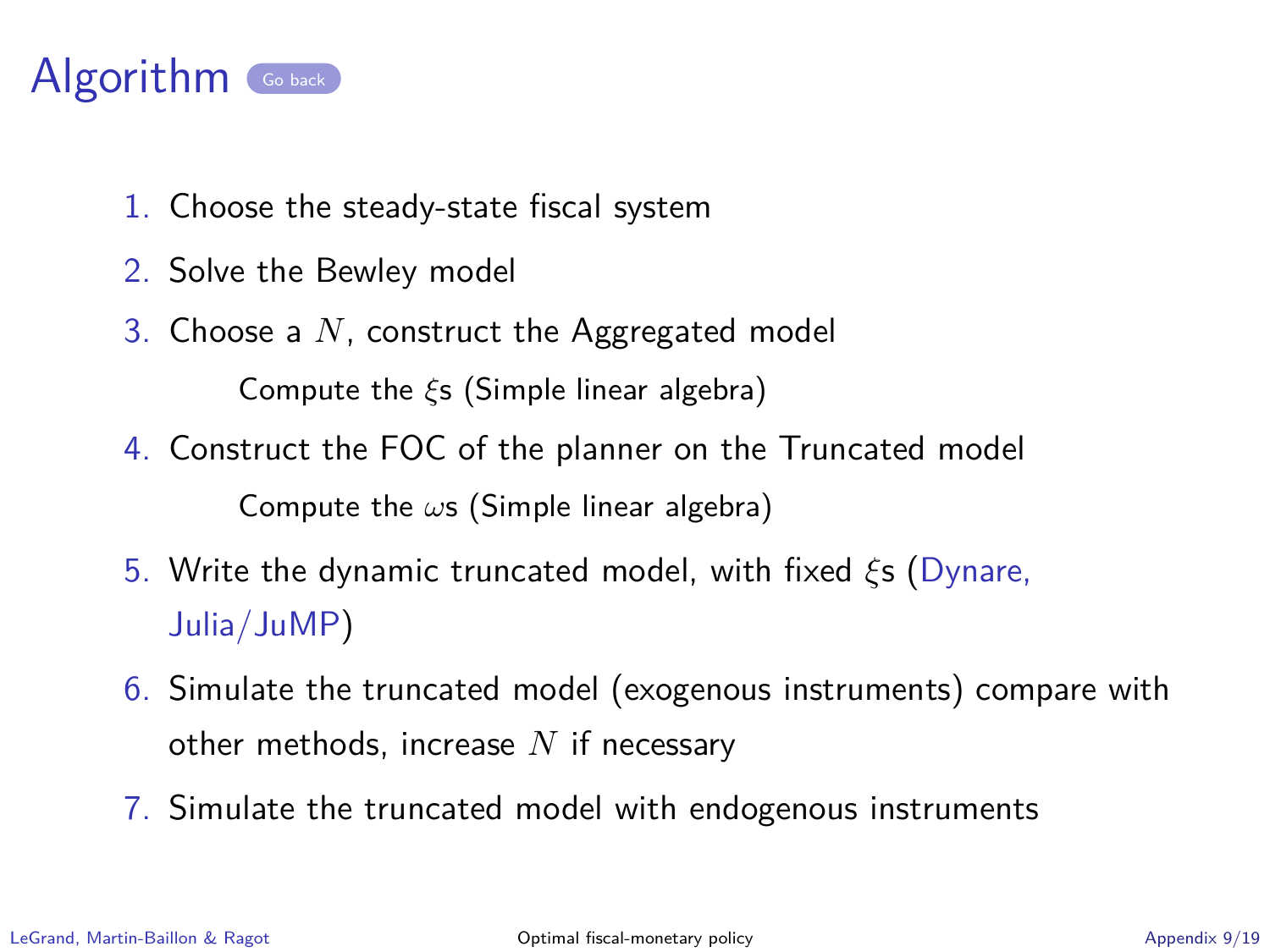<span id="page-33-0"></span>For any Bewley model (with a realistic fiscal system  $\tau^K, \tau^L, T, G, \Pi = 1).$ 

- Steady-state distribution  $\Lambda(a, y_k)$  and policy rules  $g_a(a, y_k)$ ,  $g_c(a, y_k)$ for  $a > -\overline{a}$  and  $k = 1...Y$ .
- For  $k, k' = 1...Y$ . Iterating  $g_c(a, y_{k'})$  on  $\Lambda(a, y_k)$ , find the distribution  $\Lambda(a, \{y_k, y_{k'}\})$
- Consider a **truncated history** of length *N*  $y^N = (y_{-N+1}, \ldots, y_0) \in \mathcal{Y}^N$  , (there are  $Y^N$  histories).  $\Rightarrow$  We can find the distribution  $\widetilde{\Lambda}(a, y^N)$
- We can then compute for histories  $y^N\in\mathcal{Y}^N$   $(a_{y^N}$  is the end-of-period wealth):

$$
S_{y^N},\ c_{y^N},\ l_{y^N},\ a_{y^N},\ \nu_{y^N},\ u'_{c,y^N}.
$$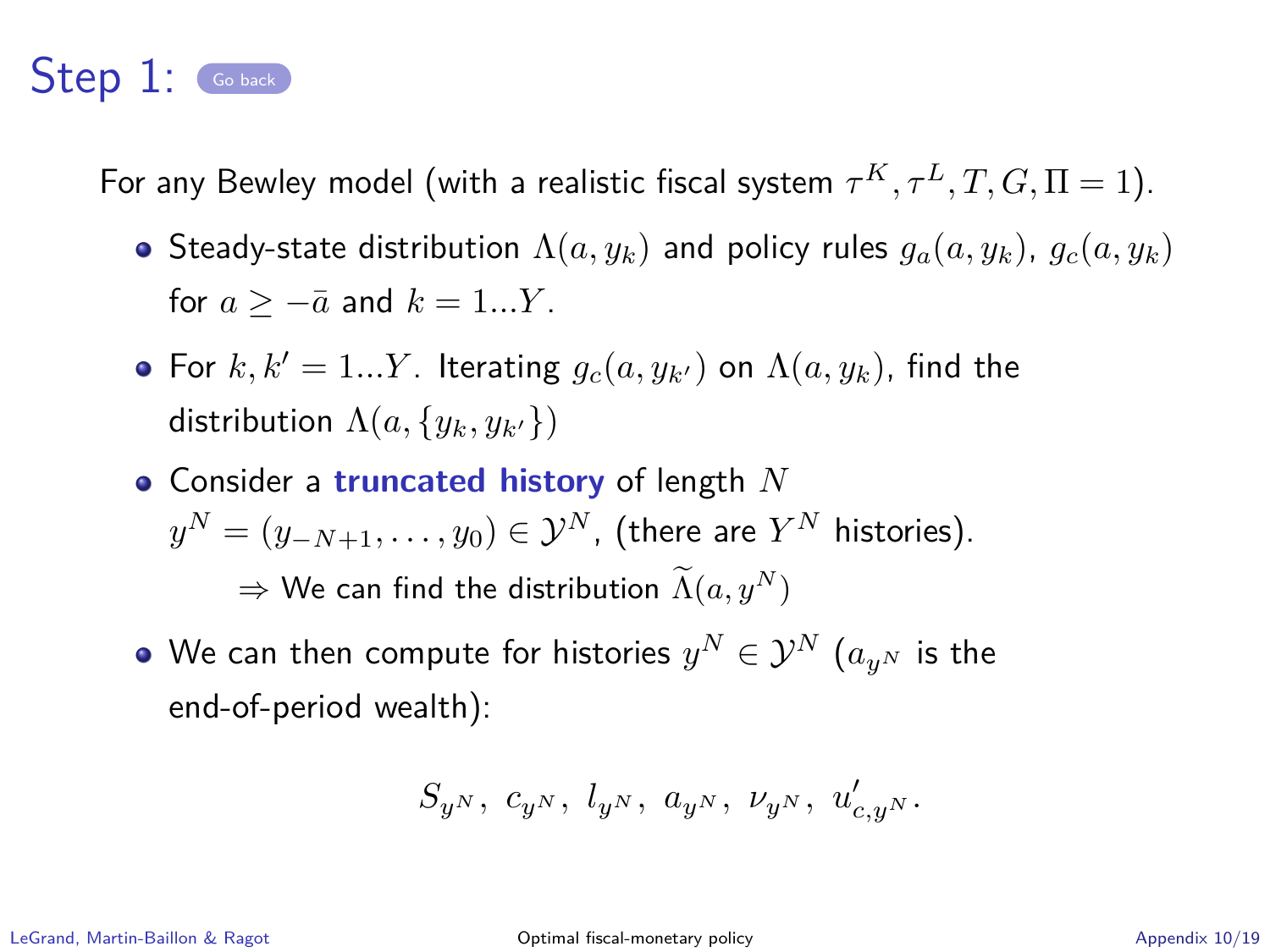# Step 1: Aggregation

• Law of motion across histories:

$$
\Pi_{\hat{y}^N y^N} = 1_{y^N \succeq \hat{y}^N} \Pi_{\hat{y}_0^N y_0^N}.
$$

**o** Check that

$$
S_{y^N}\equiv \sum_{\hat y^N\in\mathcal Y^N}\Pi_{\hat y^N,y^N}S_{\hat y^N}.
$$

**•** Beginning-of-period wealth  $\tilde{a}_{n^N}$  is:

$$
\tilde{a}_{y^N}\equiv \sum_{\hat{y}^N\in\mathcal{Y}^N}\frac{S_{\hat{y}^N}}{S_{y^N}}\Pi_{\hat{y}^N,y^N}a_{\hat{y}^N}.
$$

**•** Budget constraint:

$$
a_{y^N}+c_{y^N}=wy_0^Nl_{y^N}+(1+r)\tilde{a}_{y^N}+T\text{, for }y^N\in\mathcal{Y}^N.
$$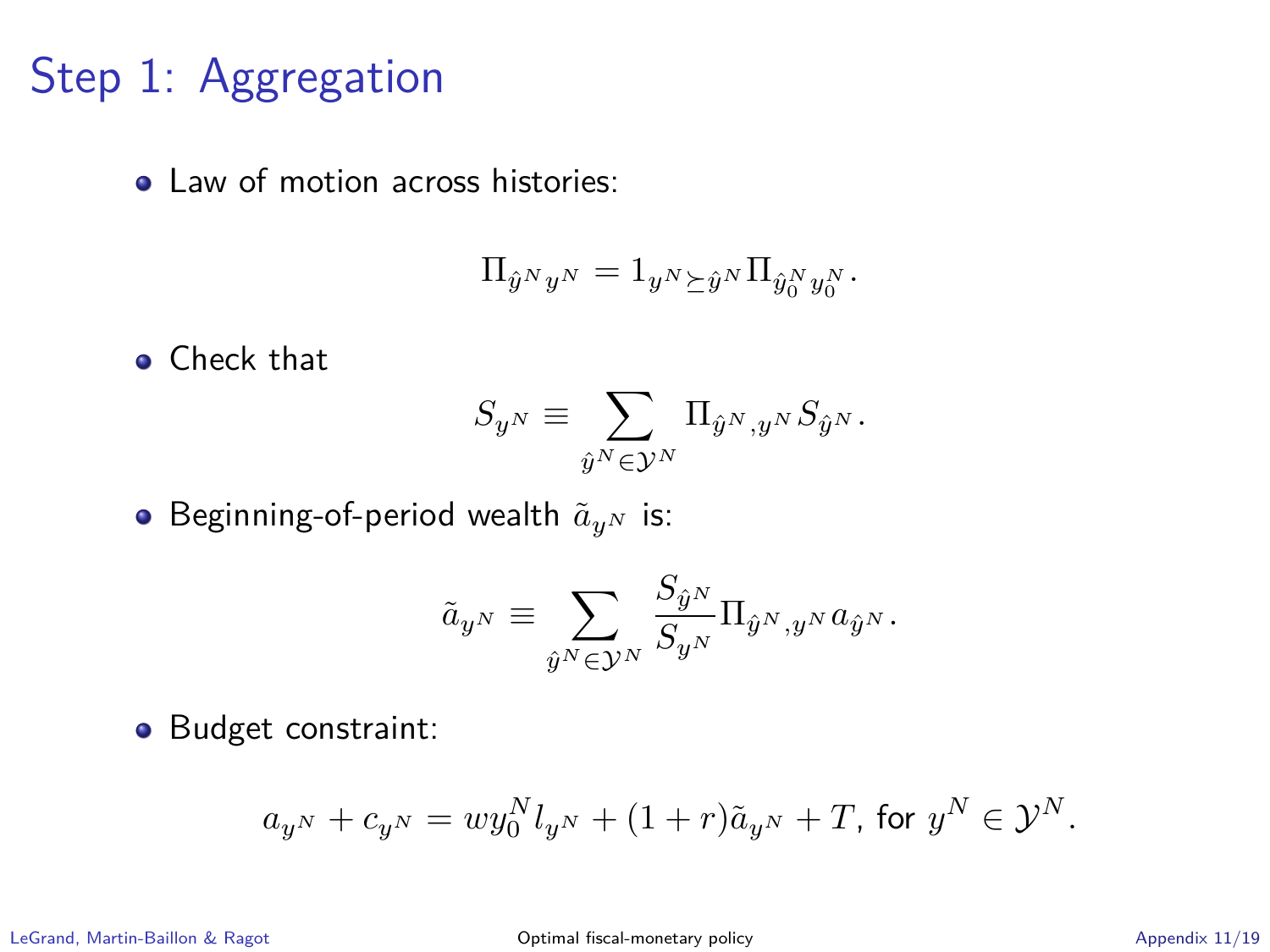# Step 1: Aggregation

Euler equations  $u'_{c,y^N}\neq U_c(c_{y^N},l_{y^N})$ , Jensen inequality due to distribution within truncated histories.

We can find *ξy<sup>N</sup>* such that (related to Werning, 2015):

$$
\xi_{y^N} U_c(c_{y^N}, l_{y^N}) = \beta(1+r) \mathbb{E}_{\tilde{y}^N} \xi_{\tilde{y}^N} U_c(c_{\tilde{y}^N}, l_{\tilde{y}^N}) + \nu_{y^N}.
$$

*ξy<sup>N</sup>* in closed-form from steady-state allocation.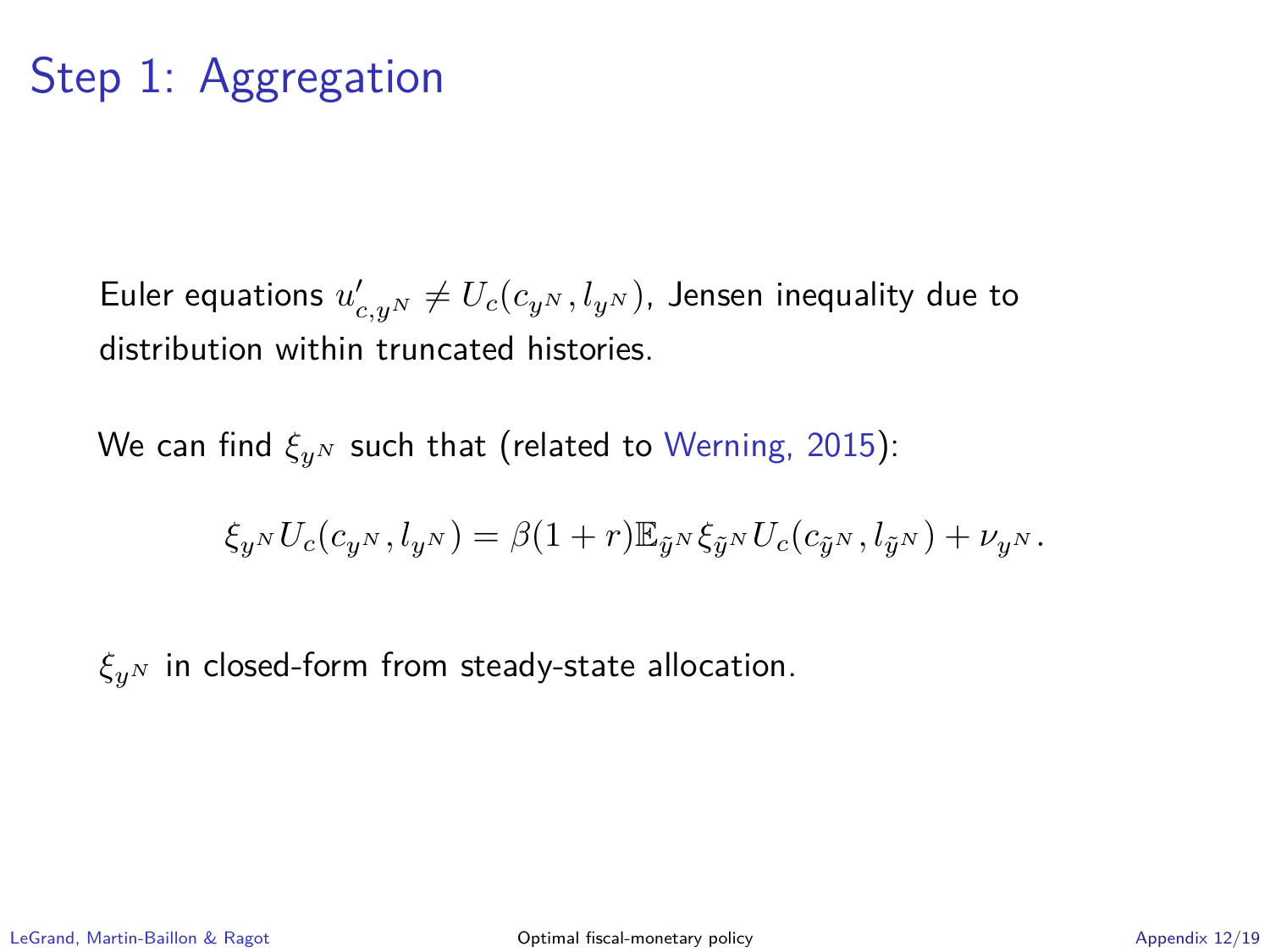# Step 1: Aggregation

 $\mathsf{Aggregated}$  model, for  $y^N\in\mathcal{Y}^N.$  Finite state space

$$
\begin{aligned} a_{y^N} + c_{y^N} &= w y_0^N l_{y^N} + (1+r) \tilde{a}_{y^N} + T, \\ \xi_{y^N} U_c(c_{y^N}, l_{y^N}) &= \beta (1+r) \mathbb{E}_{\tilde{y}^N} \xi_{\tilde{y}^N} U_c(c_{\tilde{y}^N}, l_{\tilde{y}}) + \nu_{y^N}, \\ l_{y^N}^{1/\varphi} &= \chi w y_0^N, \\ \tilde{a}_{y^N} &= \sum_{\hat{y}^N \in \mathcal{Y}^N} \frac{S_{\hat{y}^N}}{S_{y^N}} \Pi_{\hat{y}^N, y^N} a_{\hat{y}^N}, \end{aligned}
$$

and

$$
K=\sum_{y^N\in\mathcal{Y}^N}S_{y^N}a_{y^N}, L=\sum_{y^N\in\mathcal{Y}^N}S_{y^N}y_0^Nl_{y^N}.
$$

Remark: exact aggregation, no simplifying assumption. [Go back](#page-0-1)

LeGrand, Martin-Baillon & Ragot [Optimal fiscal-monetary policy](#page-0-0) Appendix 13/19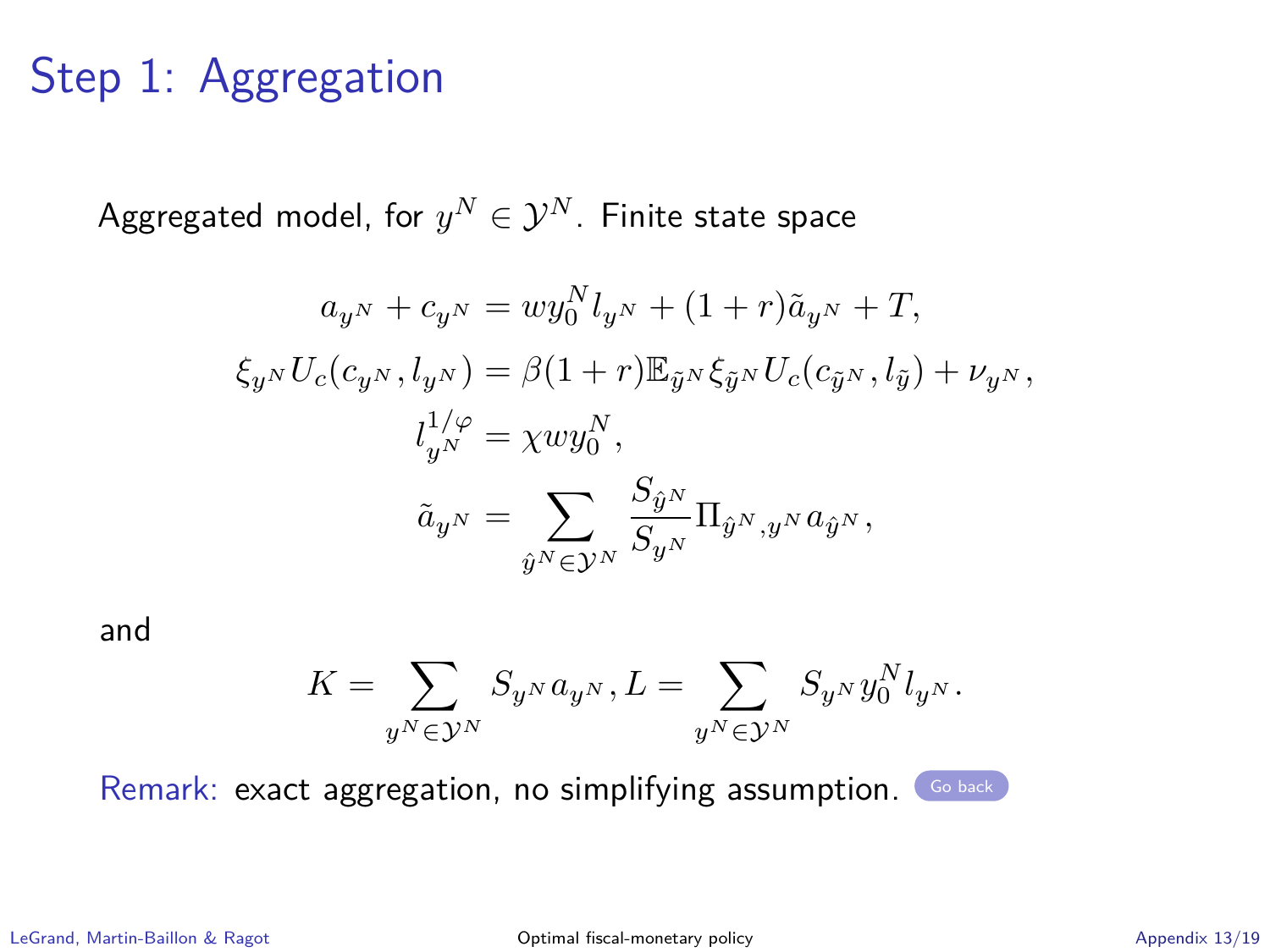# Step 2: Identification of Pareto weights

<span id="page-37-0"></span>Compute optimal policy on aggregated model. Finite state space objective:

$$
\max \mathbb{E}_0 \sum_{t=0}^\infty \beta^t \sum_{y^N \in \mathcal{Y}^N} S_{y^N} \omega_{y^N} \xi_{y^N} U(c_{t,y^N}, l_{t,y^N}).
$$

Assumption. The planner doesn't consider within-history heterogeneity: *ξy<sup>N</sup>* are constant. [FOCs](#page-28-0)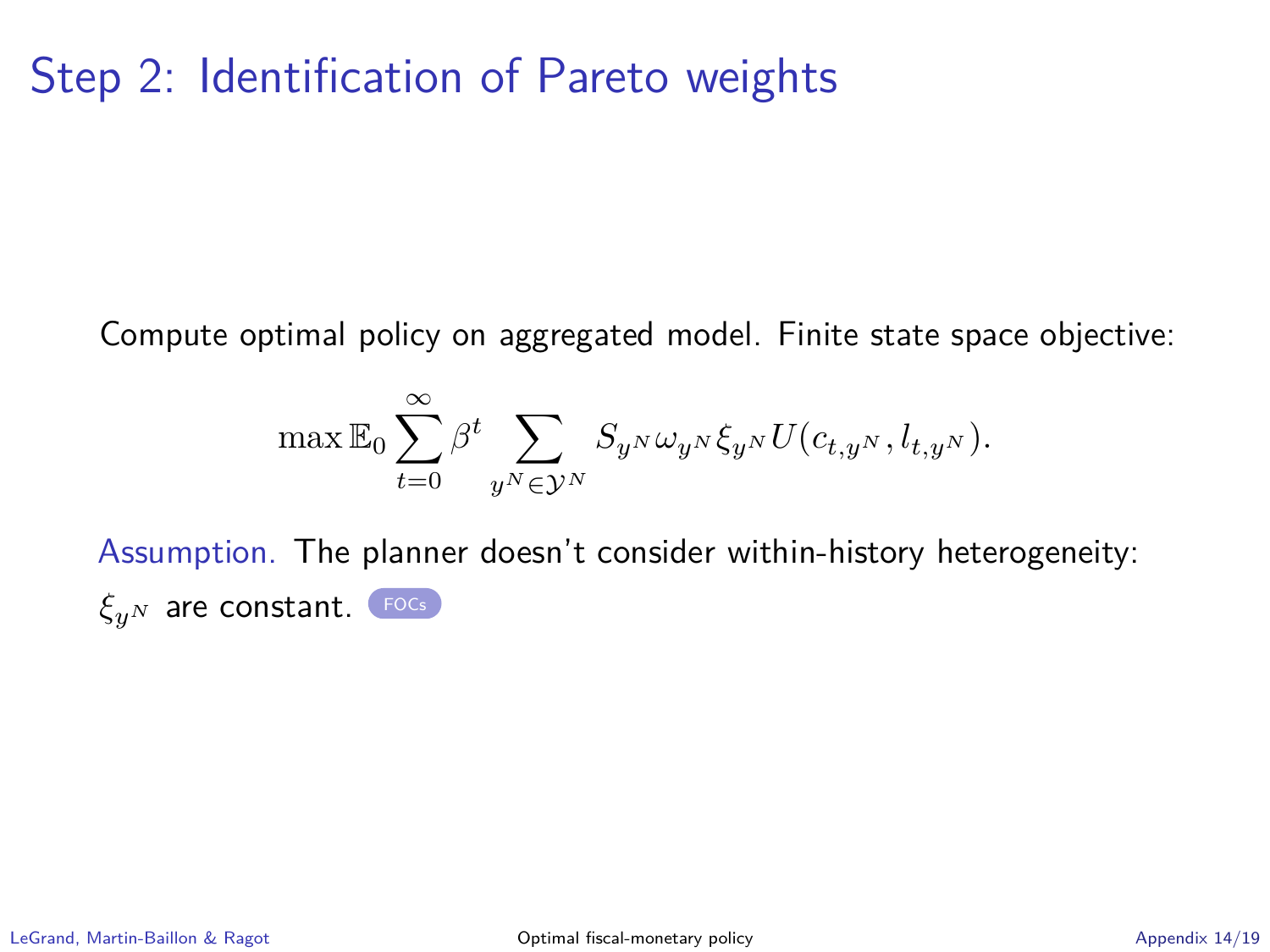# Step 2: Identification of Pareto weights

We can find  $\omega_{y^N}$  for  $y^N\in\mathcal{Y}^N$ , such that the planner's FOCs are fulfilled for the truncated model given a fiscal system. We choose the weights minimizing:

$$
\min_{(\omega_{y^N})} \left\| (\omega_{y^N})_{y^N} - \mathbf{1}_{y^N} \right\|_2
$$

subject to planner's FOCs fulfilled with actual fiscal system.

 $\rightarrow$  can be computed with basic linear algebra (Linear-Quadratic problem)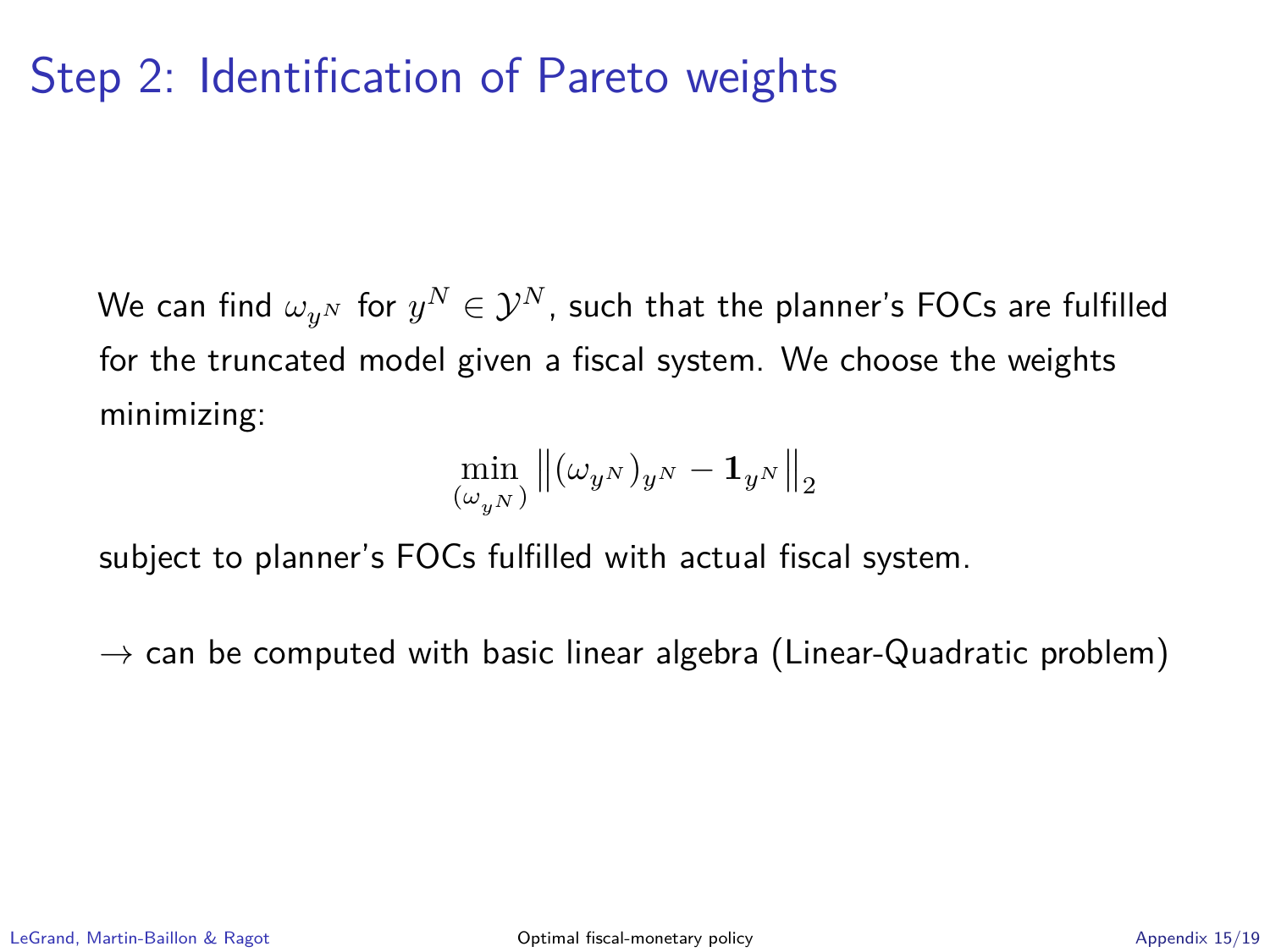$$
\begin{aligned} a_{y}N+c_{y}N&=w y_{0}^{N} l_{y}N+(1+r)\tilde{a}_{y}N+r,\\ \xi_{y}NU_{c}(c_{y}N, l_{y}N)&=\beta(1+r)\mathbb{E}\xi_{\tilde{y}N}U_{c}(c_{\tilde{y}N}, l_{\tilde{y}})+\nu_{y}N,\\ l_{y}^{1/\varphi}&= \chi w y_{0}^{N},\\ \tilde{a}_{y}N&=\sum_{\tilde{y}^{N}\in\mathcal{Y}^{N}}\frac{\tilde{s}_{\tilde{y}N}}{S_{y}N}\Pi_{\tilde{y}^{N},y}N^{a}{}_{\tilde{y}^{N}},\\ \hat{\psi}_{y}N&=\beta\mathbb{E}(1+r)\hat{\psi}_{\tilde{y}N}\text{ if }\nu_{y}N=0\text{ and }\lambda_{y}N=0\text{ otherwise},\\ \sum_{y^{N}\in\mathcal{Y}^{N}}S_{y}N^{i}\hat{\psi}_{y}N^{y}{}_{y}N^{l}{}_{t,y}N=\varphi\mu(L-(1-\alpha)\frac{\nu}{w}),\\ \sum_{y^{N}\in\mathcal{Y}^{N}}S_{y}N^{i}\hat{\psi}_{y}N^{i}\tilde{a}_{y}N&=-\sum_{y^{N}\in\mathcal{Y}^{N}}S_{t,y}N^{i}\hat{\lambda}_{y}N\xi_{y}NU_{c}(c_{y}N, l_{y}N),\\ \mu&=\beta\mathbb{E}\left[\mu(1+\tilde{r}^{K})\right], \text{and}\sum_{y^{N}\in\mathcal{Y}^{N}}S_{y}N^{i}\hat{\psi}_{y}N=0,\\ K&=\sum_{y^{N}\in\mathcal{Y}^{N}}S_{y}N^{a}{}_{y}N,L&=\sum_{y^{N}\in\mathcal{Y}^{N}}S_{y}Ny_{0}^{N}l_{y}N\,. \end{aligned}
$$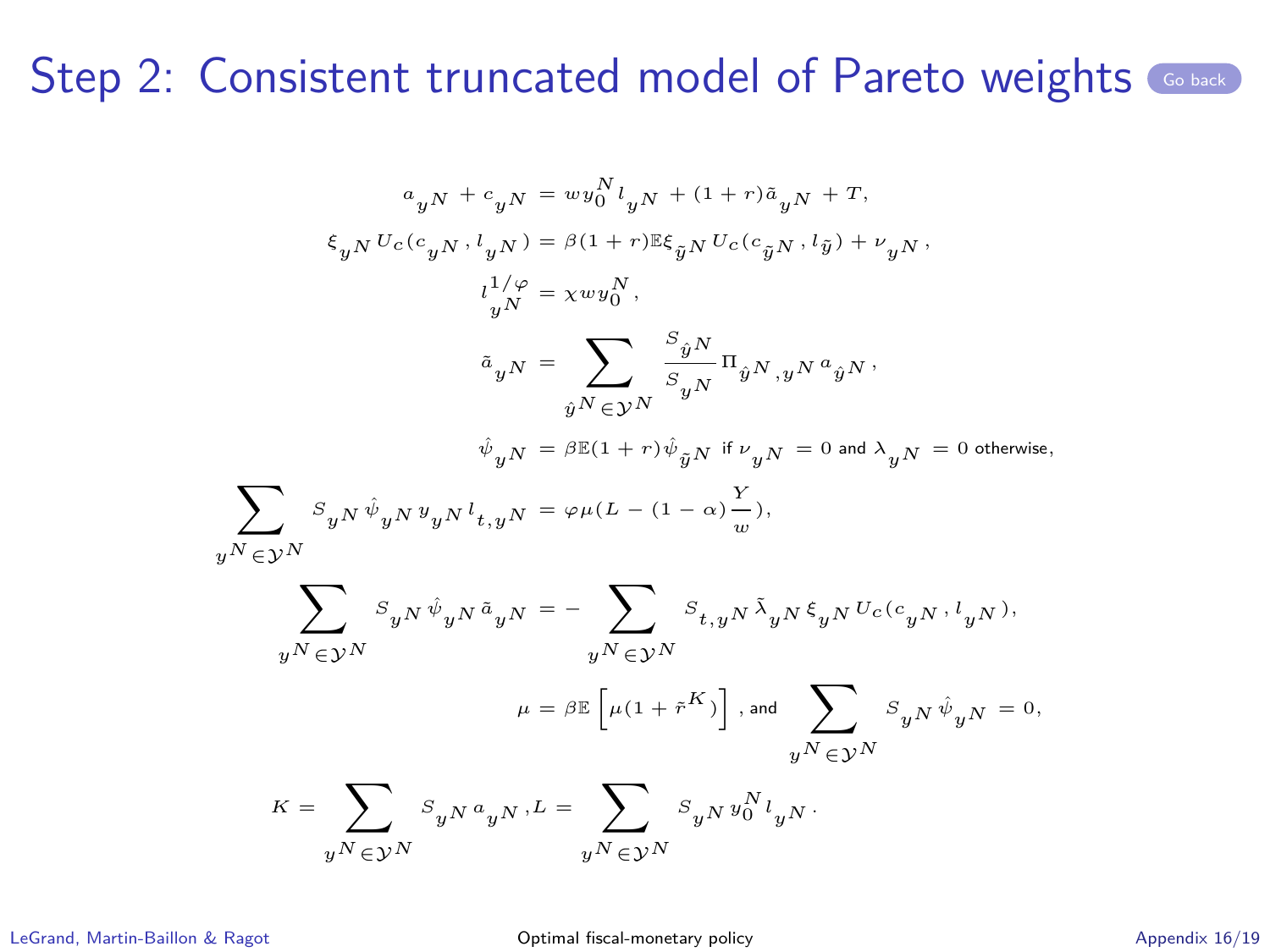We simulate the optimal dynamics on the truncated model, using perturbation method, while assuming:

- *ξy<sup>N</sup>* equal to their steady-state values,
- credit-constrained histories fixed at their steady state value (small aggregate shocks).

Consistent approximation:

- $\bullet$   $N \to \infty$ ,  $\xi_{n^N} \to 1$ , and the allocation arbitrarily close to the true one (LeGrand and Ragot, 2021).
- Quantitative issue (tractable *N*).

Perturbation method (simple: Dynare, Julia/JuMP). [Full model specif.](#page-29-0)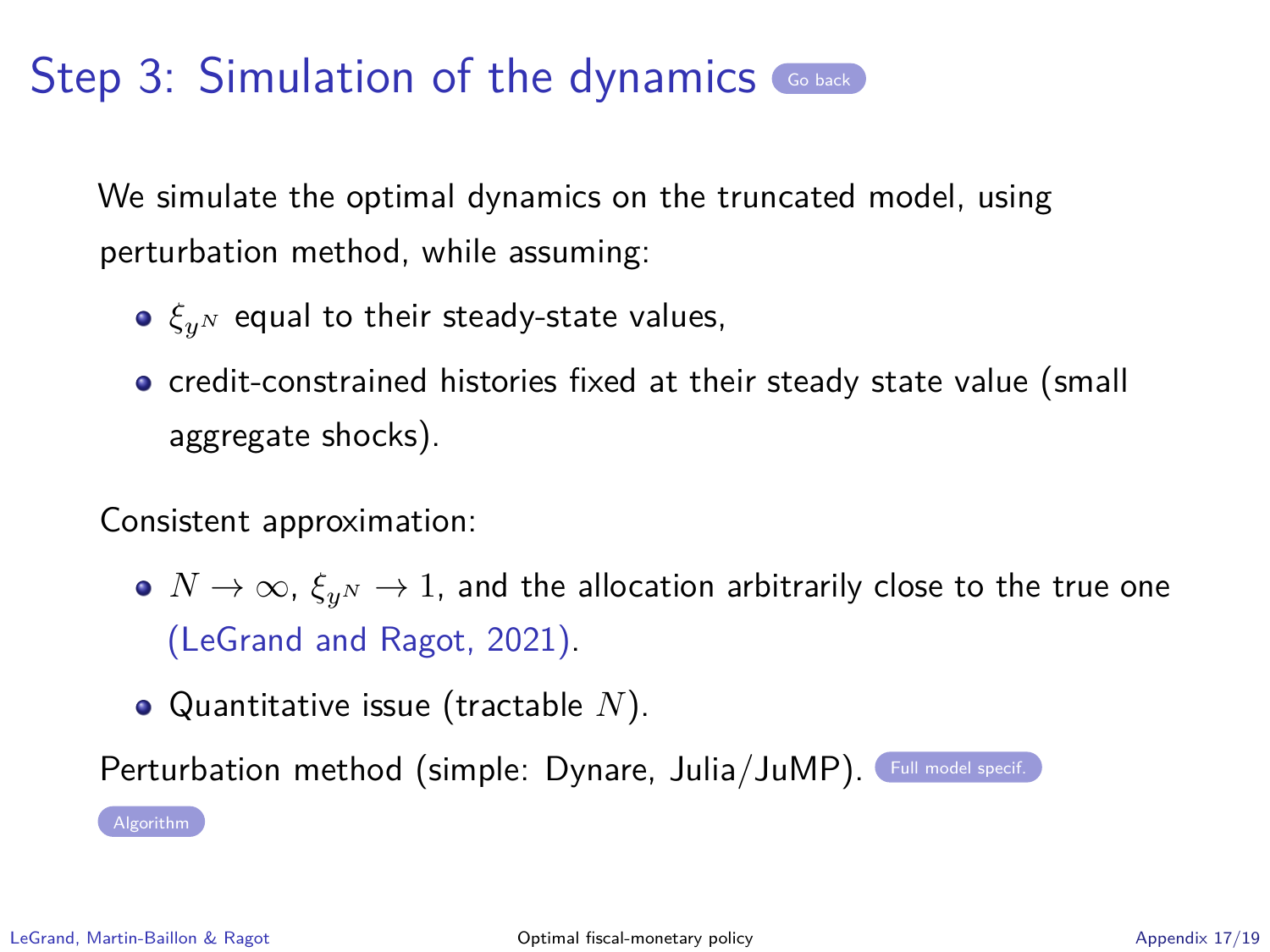# Step 3: Dynamic model Coback

$$
\begin{aligned} &a_yN_{,t}+c_yN_{,t}=wty_0^N t_yN_{,t}+(1+r_t)\tilde{a}_yN_{,t}+T_t,\\ &\xi_yN U_c(c_{yN_{,t}},t_{yN_{,t}})=\beta\mathbb{E}(1+r_{t+1})\xi_{\tilde{y}N}U_c(c_{\tilde{y}N_{,t}},t_{\tilde{y},t})+\nu_yN_{,t},\\ &\qquad \qquad \begin{array}{c} l_y/\varphi\\ l_yN_{,t}=\chi wty_0^N,\\ &\tilde{a}_yN_{,t}=\sum_{\hat{y}^N\in\mathcal{Y}^N} \frac{s_{\hat{y}^N}}{s_{y^N}}\Pi_{\hat{y}^N,y^N}a_{\hat{y}^N,t},\\ &\hat{\psi}_{y^N_{,t}}=\beta\mathbb{E}(1+r_{t+1})\hat{\psi}_{\tilde{y}^N,t+1}\text{ if }\nu_yN=0\text{ and }\lambda_{y^N}=0\text{ otherwise},\\ \end{array}\\ &\sum_{y^N\in\mathcal{Y}^N} s_{y^N}\hat{\psi}_yN_{,t}v_{y^N,t}=\varphi\mu(L_t-(1-\alpha)\frac{\Upsilon_t}{w_t}),\\ &\qquad \qquad \sum_{y^N\in\mathcal{Y}^N} s_{y^N}\hat{\psi}_yN_{,t}\hat{a}_yN_{,t}=-\sum_{y^N\in\mathcal{Y}^N} s_{y^N}\hat{\lambda}_yN_{,t}\xi_{y^N}U_c(c_{y^N_{,t}},t_{y^N_{,t}}),\\ &\qquad \qquad \mu_t=\beta\mathbb{E}\left[\mu_{t+1}(1+\hat{r}_{t+1}^K)\right], \text{and}\; \sum_{y^N\in\mathcal{Y}^N} s_{y^N}\hat{\psi}_yN_{,t}=0,\\ &\qquad \qquad \begin{array}{c} \kappa_t=\sum_{y^N\in\mathcal{Y}^N} s_{y^N}a_{y^N_{,t}}, t.t \end{array}=\sum_{y^N\in\mathcal{Y}^N} s_{y^N}y_0^N t_{y^N_{,t}}. \end{aligned}
$$

LeGrand, Martin-Baillon & Ragot [Optimal fiscal-monetary policy](#page-0-0) Appendix 18/19